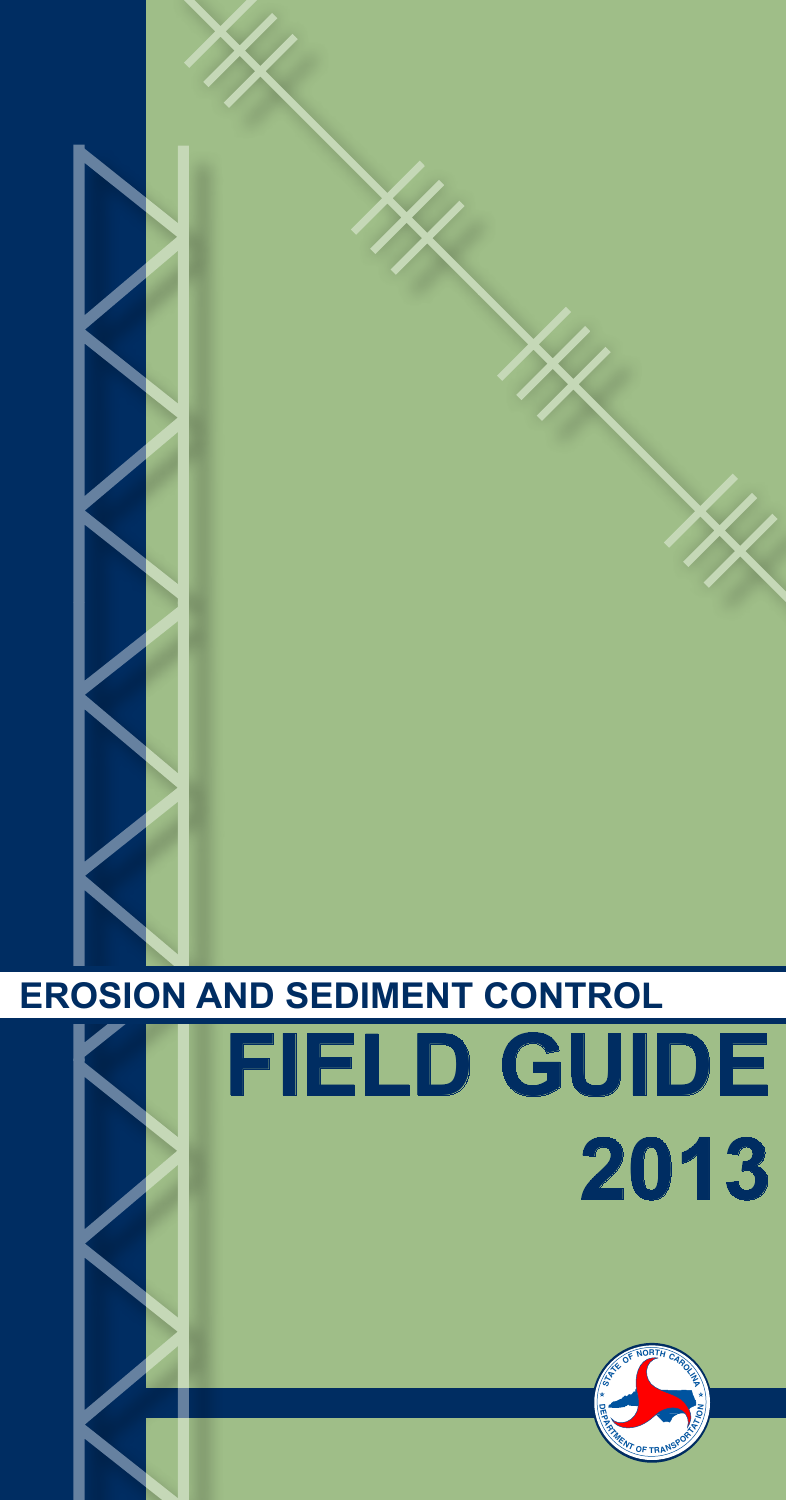#### This field guide belongs to:

**<sup>E</sup>PARTMEN<sup>T</sup> <sup>O</sup><sup>F</sup> <sup>T</sup>RANSPORTAT<sup>I</sup>O<sup>N</sup> Roadside Environmental Unit Department of Transportation** North Carolina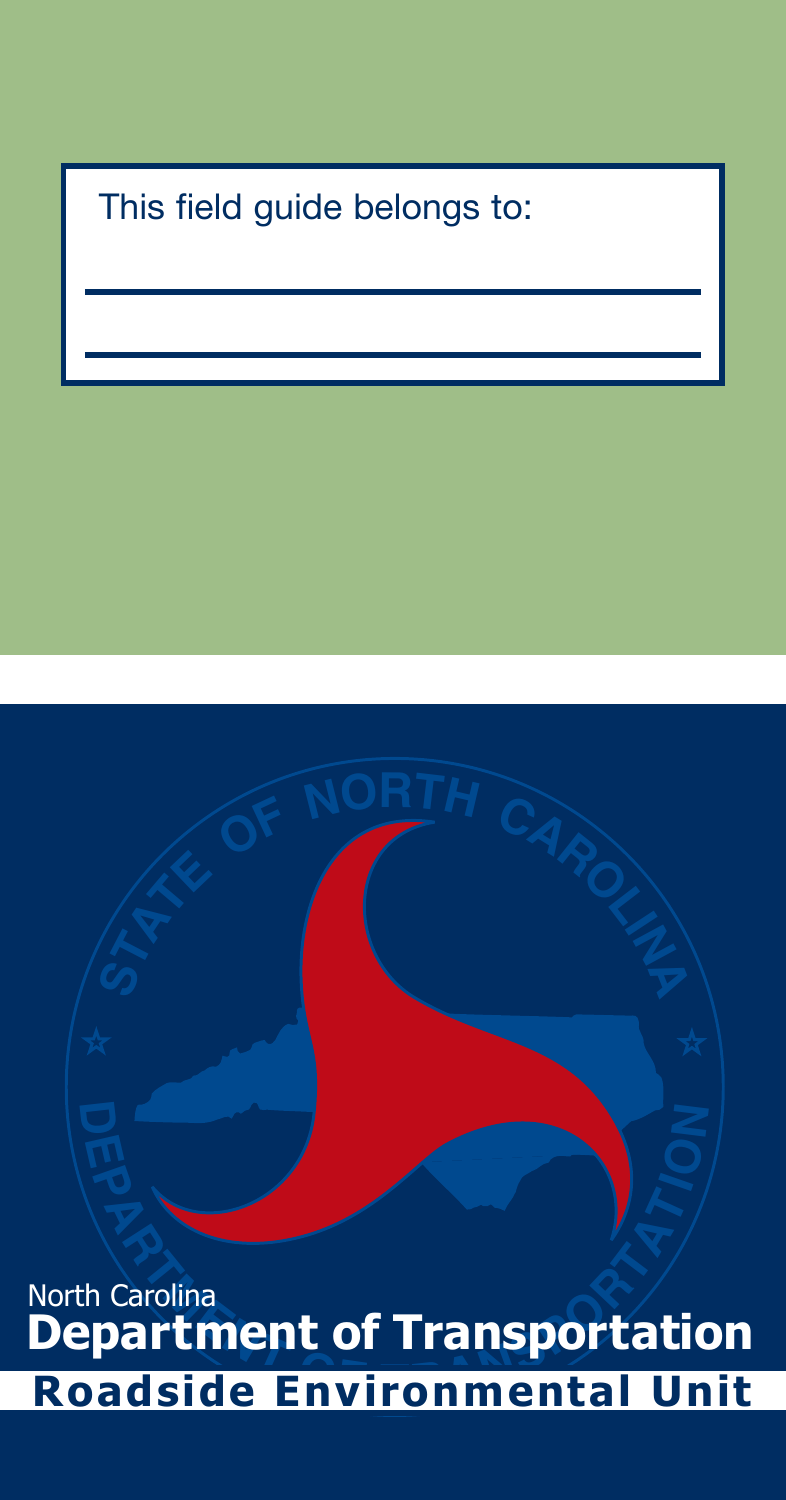#### Table of Contents *Click subject to reach page*

<span id="page-2-0"></span>









- [2 Temporary Silt Fence](#page-3-0)
- [3 Special Sediment Control Fence](#page-4-0)
- [4 Temporary Silt Ditch](#page-5-0)
- [5 Temporary Diversion](#page-6-0)
- [6 Temporary Slope Drain](#page-7-0)
- [7 Riser Basin](#page-8-0)
- [8 Silt Basin, Type B](#page-9-0)
- [9 Temporary Rock Silt Check, Type A](#page-10-0)
- [10 Temporary Rock Silt Check, Type B](#page-11-0)
- [11 Temporary Rock Sediment Dam, Type A](#page-12-0)
- [12 Temporary Rock Sediment Dam, Type B](#page-13-0)
- [13 Rock Pipe Inlet Sediment Trap, Type A](#page-14-0)
- [14 Rock Pipe Inlet Sediment Trap, Type B](#page-15-0)
- [15 Skimmer Basin](#page-16-0)
- [16 Stilling Basin](#page-17-0)
- [17 Rock Inlet Sediment Trap, Type A](#page-18-0)
- [18 Rock Inlet Sediment Trap, Type B](#page-19-0)
- [19 Rock Inlet Sediment Trap, Type C](#page-20-0)
- [20 Coir Fiber Baffle](#page-21-0)
- [21 Gravel Construction Entrance](#page-22-0)
- [22 Special Stilling Basin](#page-23-0)
- [23 Temporary Stream Crossing](#page-24-0)
- [24 Wattle with Polyacrylamide \(PAM\)](#page-25-0)
	- [25 Silt Check Type A with Excelsior](#page-26-0)

Matting and Polyacrylamide (PAM)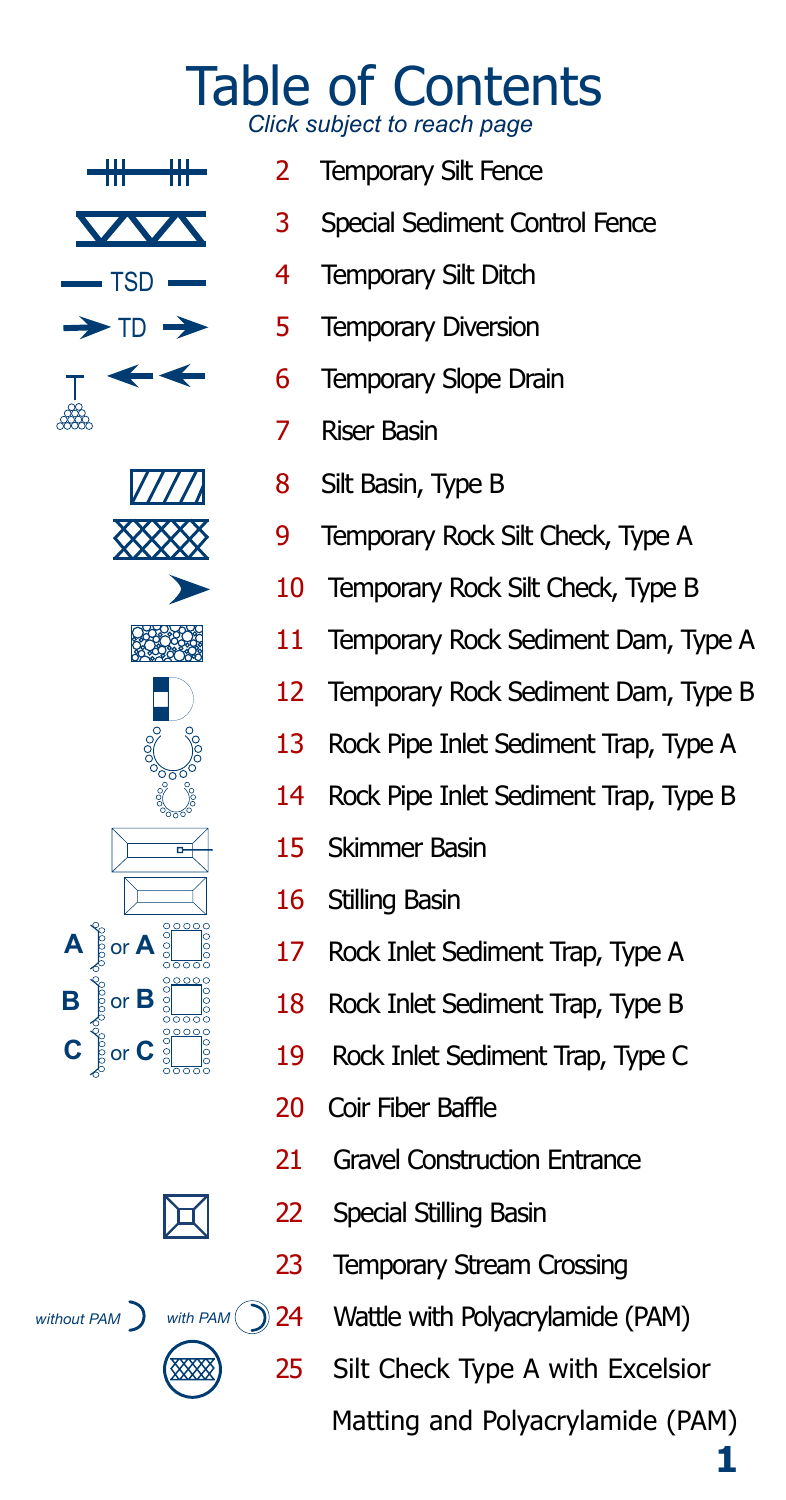

<span id="page-3-0"></span>

#### **Temporary Silt Fence**

1605.01

### IS A fabric fence which reduces water flow and retains sediment in order to prevent off-site sediment.

## USE

At the toe of a fill section where sediment runoff can be contained and stored within project limits. Do not install across a stream, ditch, waterway or any area of concentrated flow.

### **CONSTRUCT**

Metal posts to be 5 ft. in height (3 ft. above ground) and space them 8 ft. apart with wire or 6 ft. apart without wire. Bury fabric a minimum of 8 in. deep and 4 in. along the base of the trench. An 18 in. overlap is required when splicing.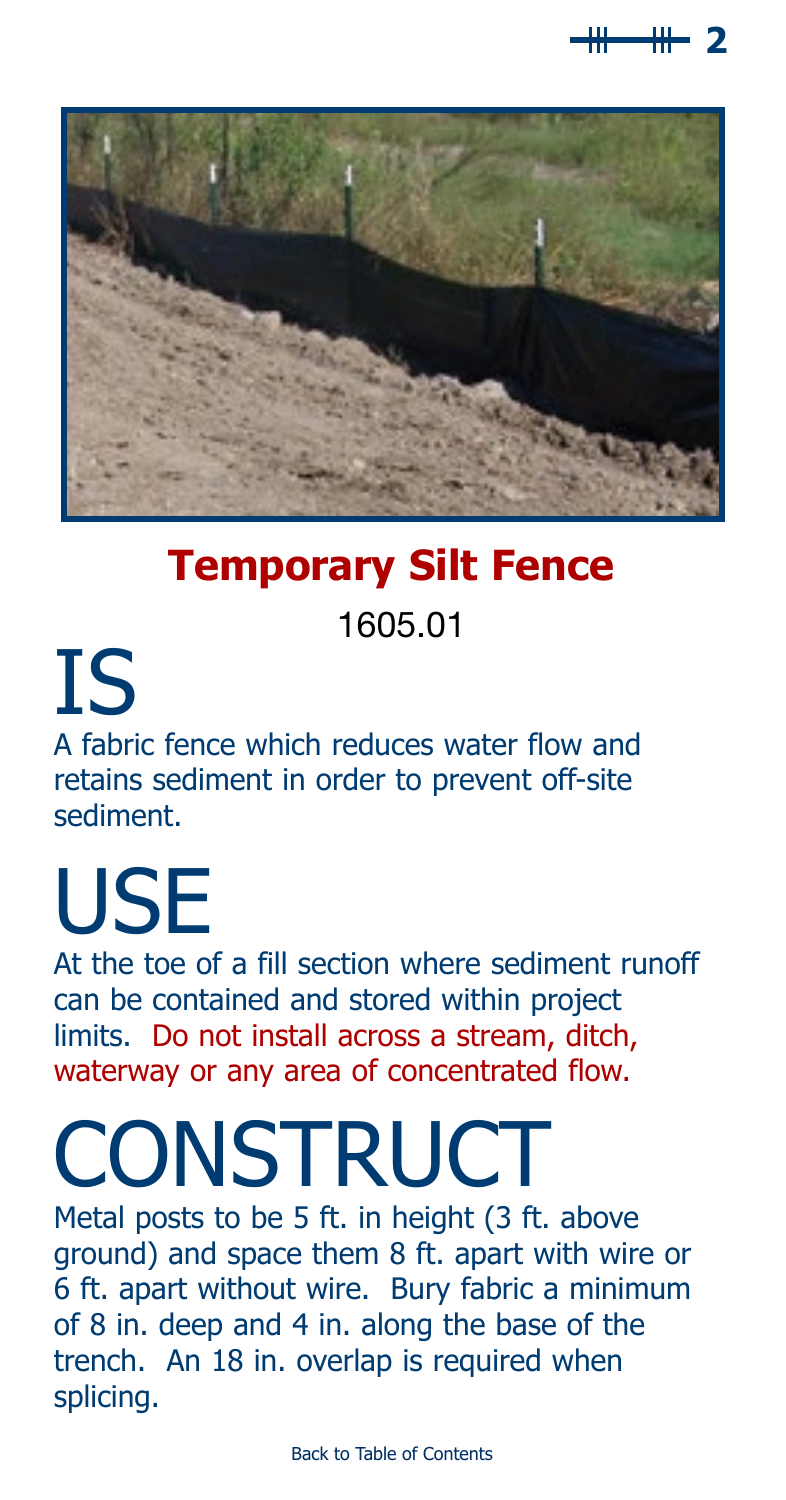<span id="page-4-0"></span>

### **Special Sediment Control Fence** 1606.01

#### IS A hardware cloth device with sediment control stone at the base of the hardware cloth. It reduces water flow and retains sediment.

## USE

At the toe of fill sections or other areas where silt fence will not function adequately to control sediment. Use in environmentally sensitive areas and in areas of inadequate right-of-way in place of silt ditch.

## **CONSTRUCT**

Using a 4 ft. wire mesh (24 ga., 1/4 in.) folded 2 ft. vertical and 2 ft. along the ground surface with sediment control stone on top to a minimum depth of 1 ft. Posts to be 5 ft. in height, (3 ft. above ground) spaced 3 ft. apart.

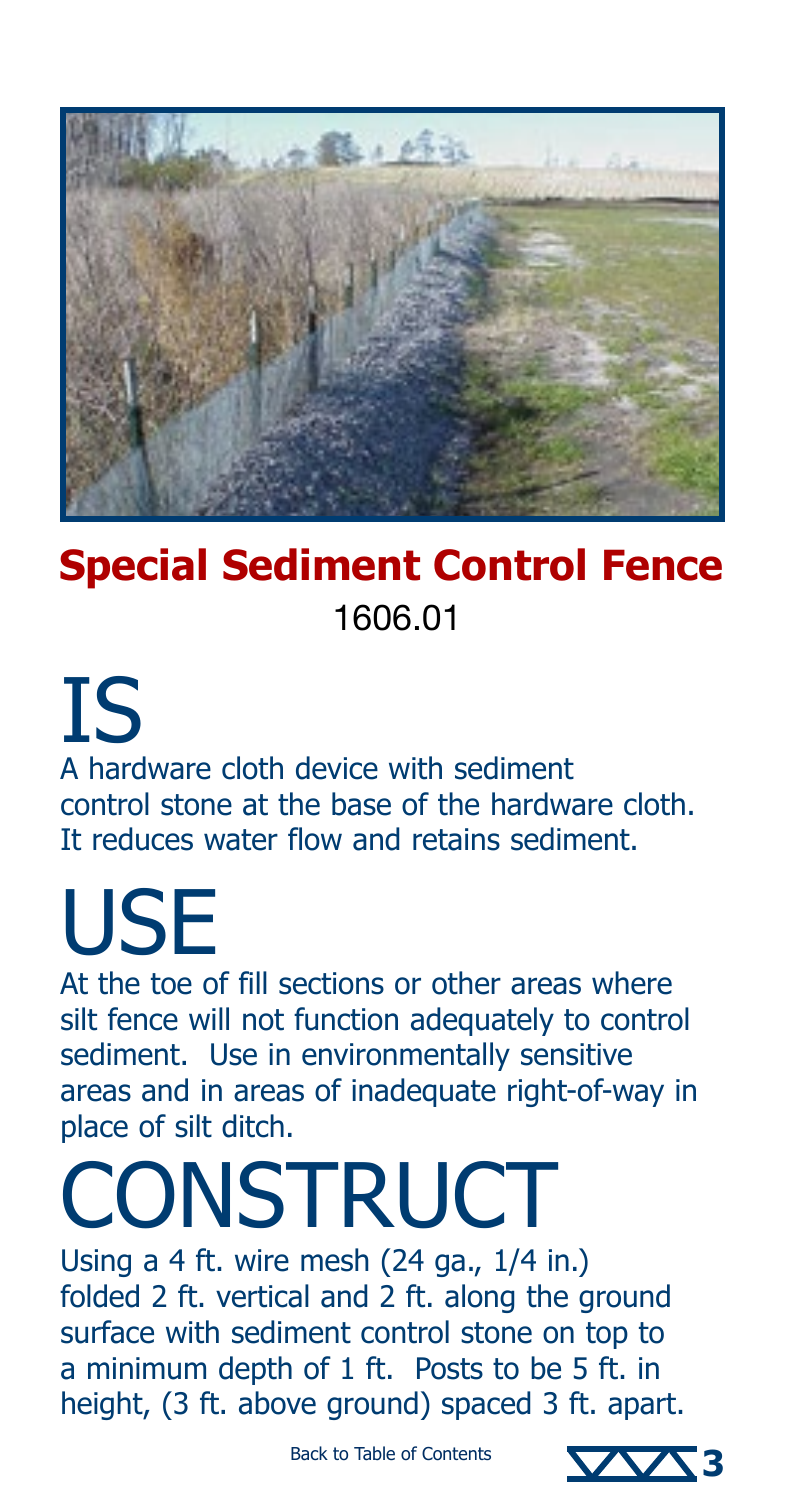

<span id="page-5-0"></span>

#### **Temporary Silt Ditch** 1630.03

IS A small ditch or channel that intercepts water flow from slopes and directs the runoff into a basin, sediment dam and/or rock silt check.

# USE

At the toe of a fill slope where vertical fill height exceeds 3 ft. or along a stream bank to divert water flow into a controlled outlet.

### **CONSTRUCT**

The ditch to be 1 ft. min. depth with a 2:1 side slope. Stabilize waste material/berm with seed and mulch.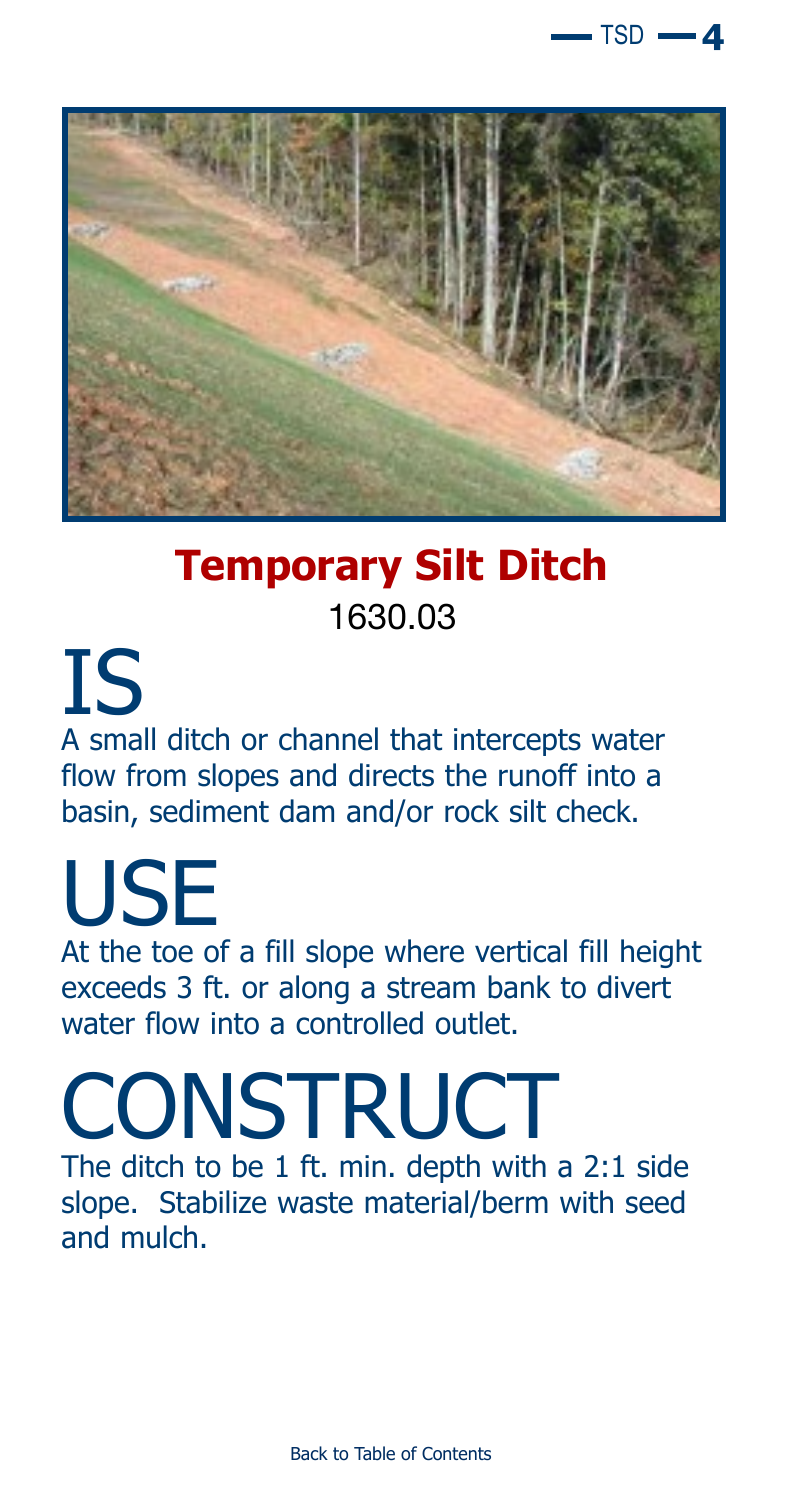<span id="page-6-0"></span>

### **Temporary Diversion** 1630.05

IS An excavated channel with a berm on its lower side that directs runoff into a basin, through a sediment dam or through rock silt checks.

## USE

At the perimeter of a project site and below a slope during clearing and grubbing to temporarily control water flow patterns and to divert runoff into a sediment control structure. Maintain structure in place until the installation of final drainageways.

### **CONSTRUCT** To  $1$  ft. – 6 in. deep min. with  $2:1$  side slopes.

Stabilize waste material/berm with seed and mulch.

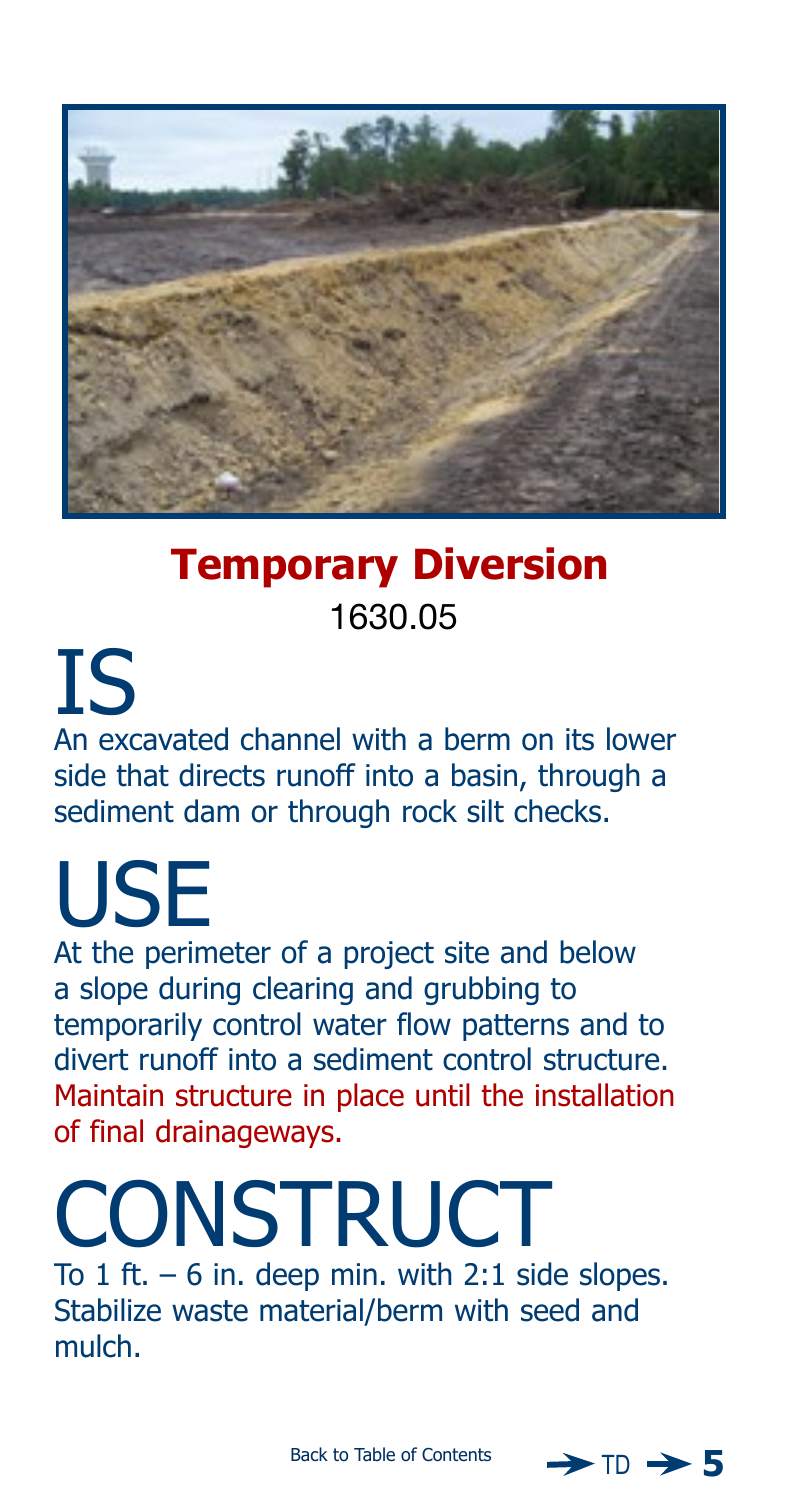

<span id="page-7-0"></span>

#### **Temporary Slope Drain with Earthen Berm** 1622.01

IS A berm with a flexible pipe that carries concentrated runoff down a cut or fill slope without causing erosion. The earthen berm channels runoff into the slope drain, while a riprap pad or silt basin at the outlet dissipates the energy.

## USE

Above cut or fill slopes where runoff flowing over the slope would cause erosion if left unchecked.

### **CONSTRUCT**

With a minimum 12 in. diameter flexible pipe, installing stakes alongside on a 10 ft. max. spacing. A standard T-section may be installed for multi-direction flow and elbows at inlets for single-direction flow.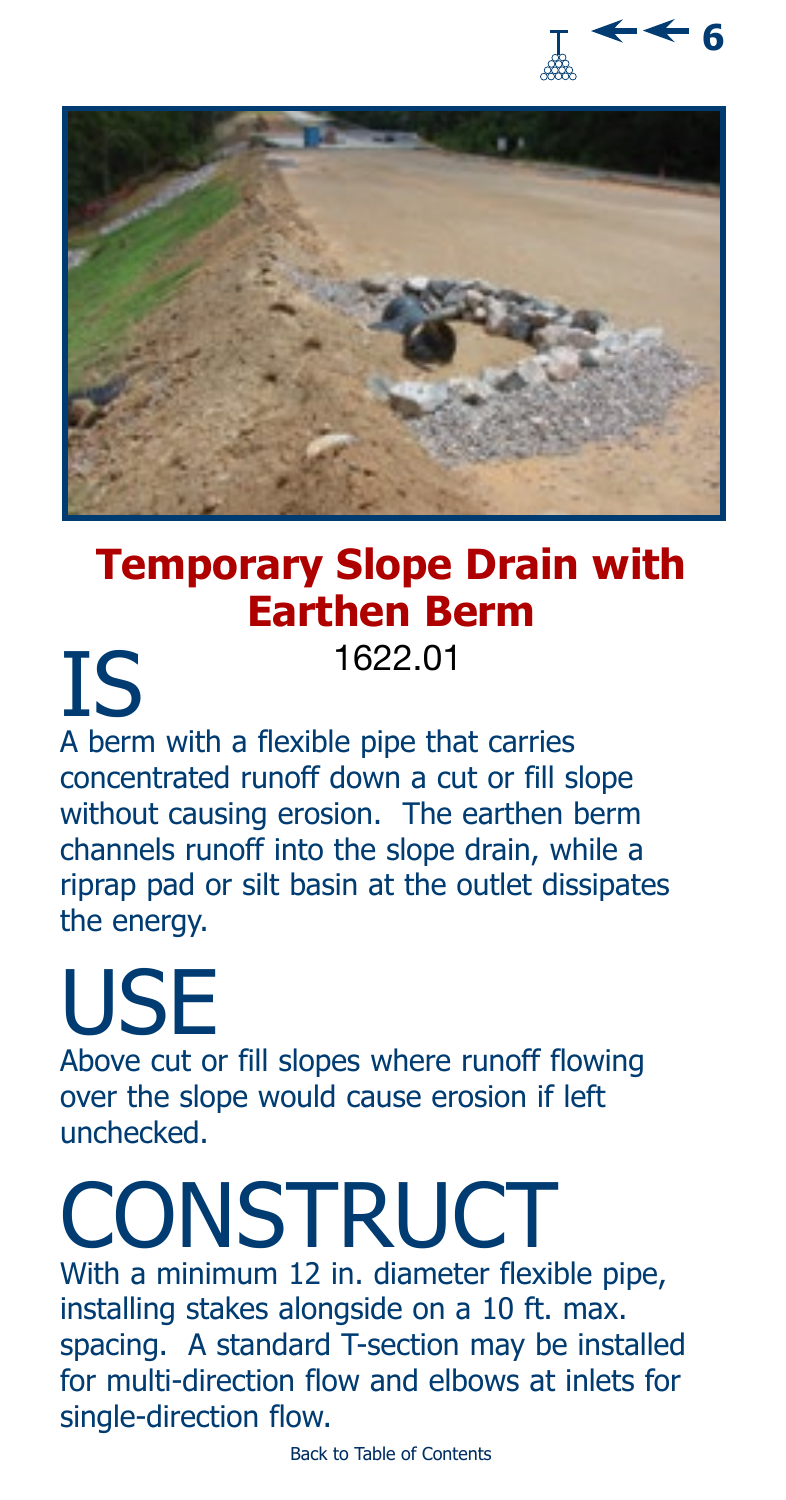<span id="page-8-0"></span>

#### **Riser Basin** 1630.01

IS An earthen embankment which captures runoff leaving a drainage turnout that serves a large project site drainage area. A riser pipe drains the basin and an overflow spillway controls any runoff that might exceed riser capacity.

USE At a site with concentrated water flow where other erosion control devices are inadequate. Do not use in a perennial stream.

### **CONSTRUCT**

To a sediment storage volume of at least 3600 cubic ft. per acre of disturbed area (for drainage areas less than 100 acres).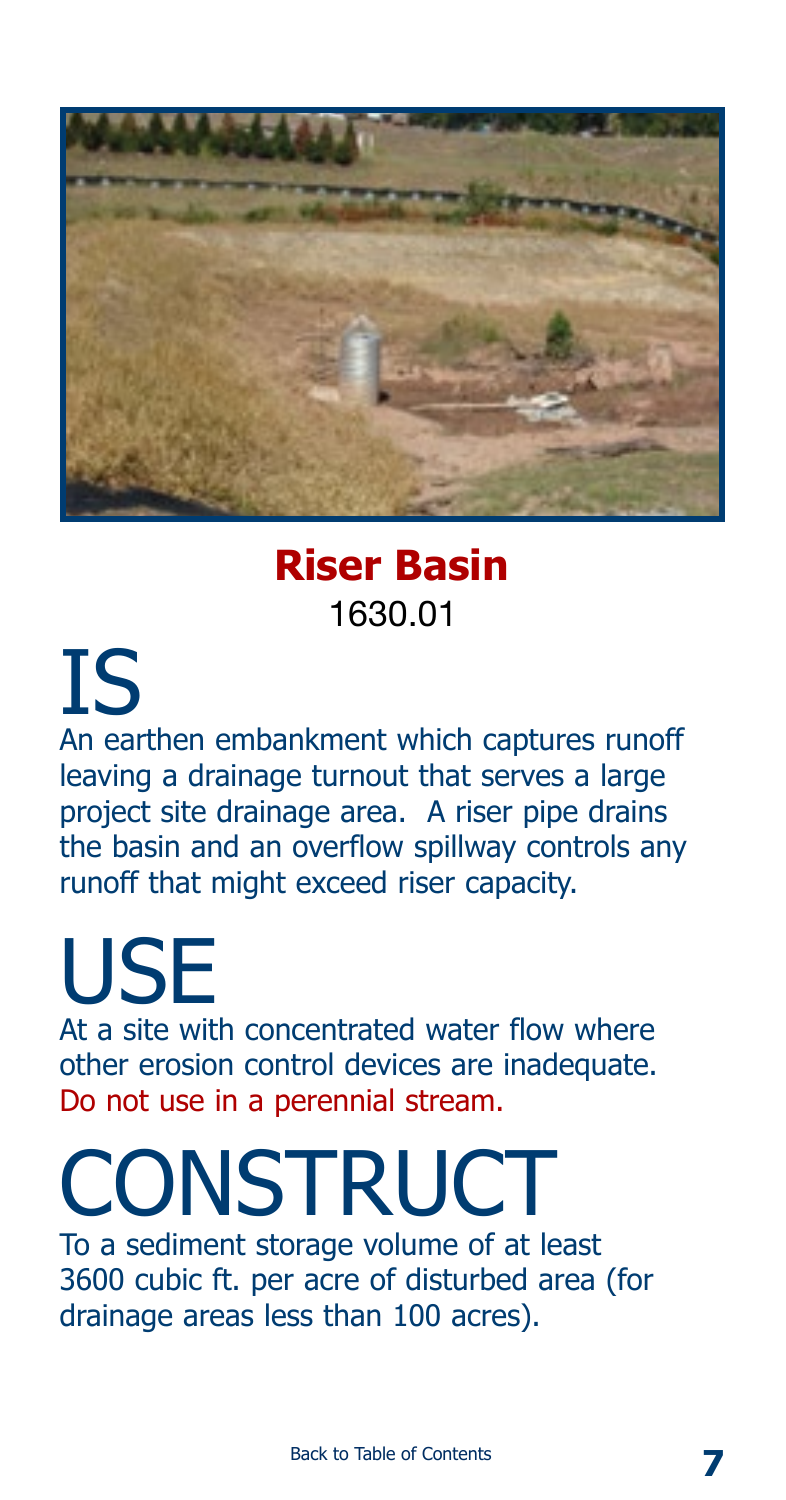

<span id="page-9-0"></span>

### **Silt Basin, Type B** 1630.02

### IS A defined pit or basin which collects sediment flowing through a drainageway (often built in conjunction with temporary rock silt checks in order to slow water velocity).

USE In a drainage ditch with temporary rock silt checks or adjacent to a drainage inlet with stone inlet protection. Maintain until vegetation becomes established.

## **NSTRUCT**

Basin width variable to the size of the drainageway, so that the basin's length equals twice its width, and its depth is a minimum of 2 ft. Storage capacity is 3600 cubic ft. per disturbed acre. Clean basin regularly.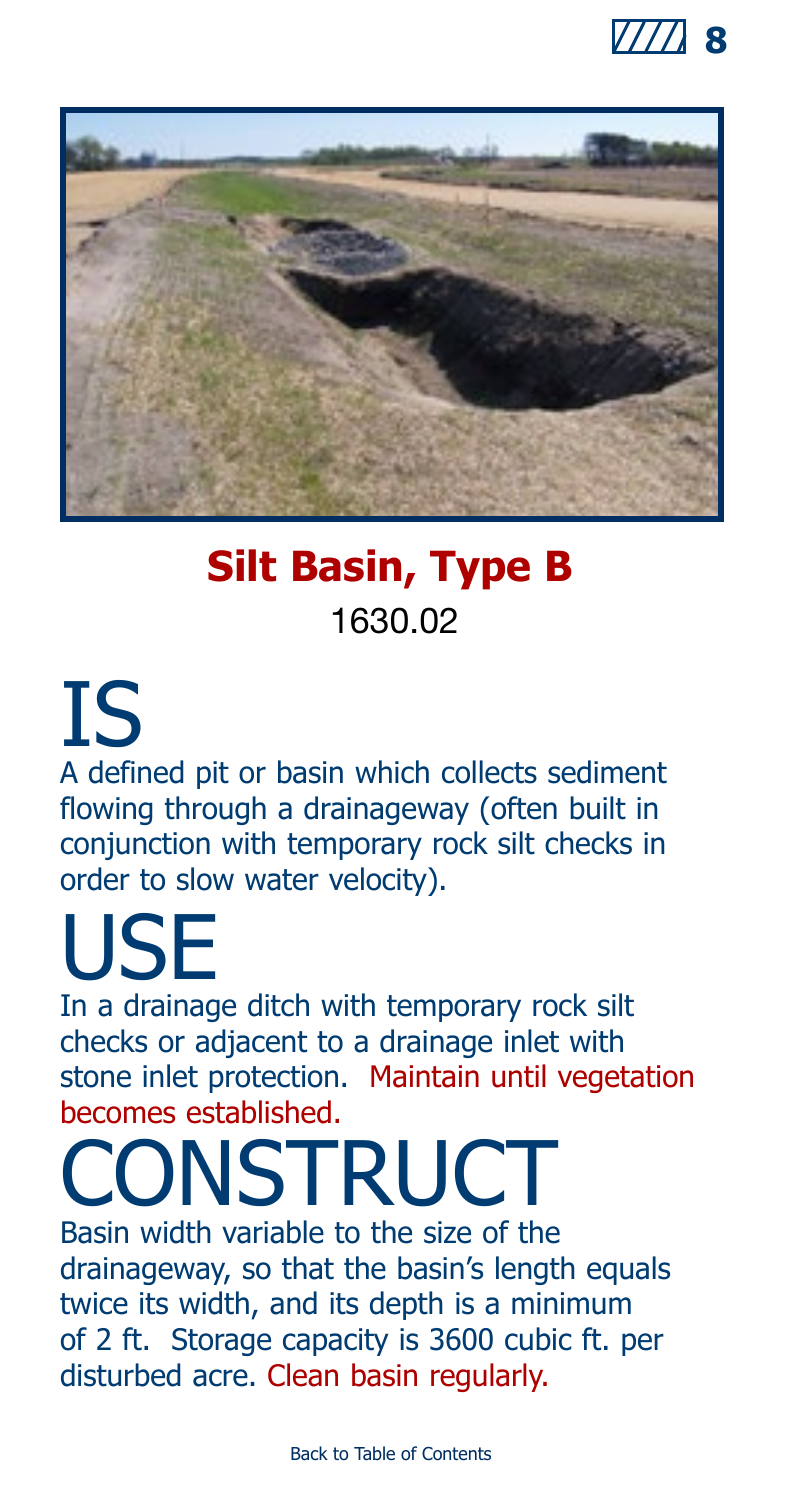<span id="page-10-0"></span>

### **Temporary Rock Silt Check, Type A**

1633.01

IS A small dam with a weir outlet that uses a naturally-formed storage area to trap sediment (rather than an excavated pit).

## USE

At the outlet of a temporary diversion, temporary slope drain, temporary silt ditch, drainage ditch or channel that outlets off the project site.

### **CONSTRUCT**

Of Class B stone lined with sediment control stone. Install a weir at the center of the dam that is approximately 2/3 of the channel width. The weir should be at least 4 ft. long for a drainage area of 1 acre or less.

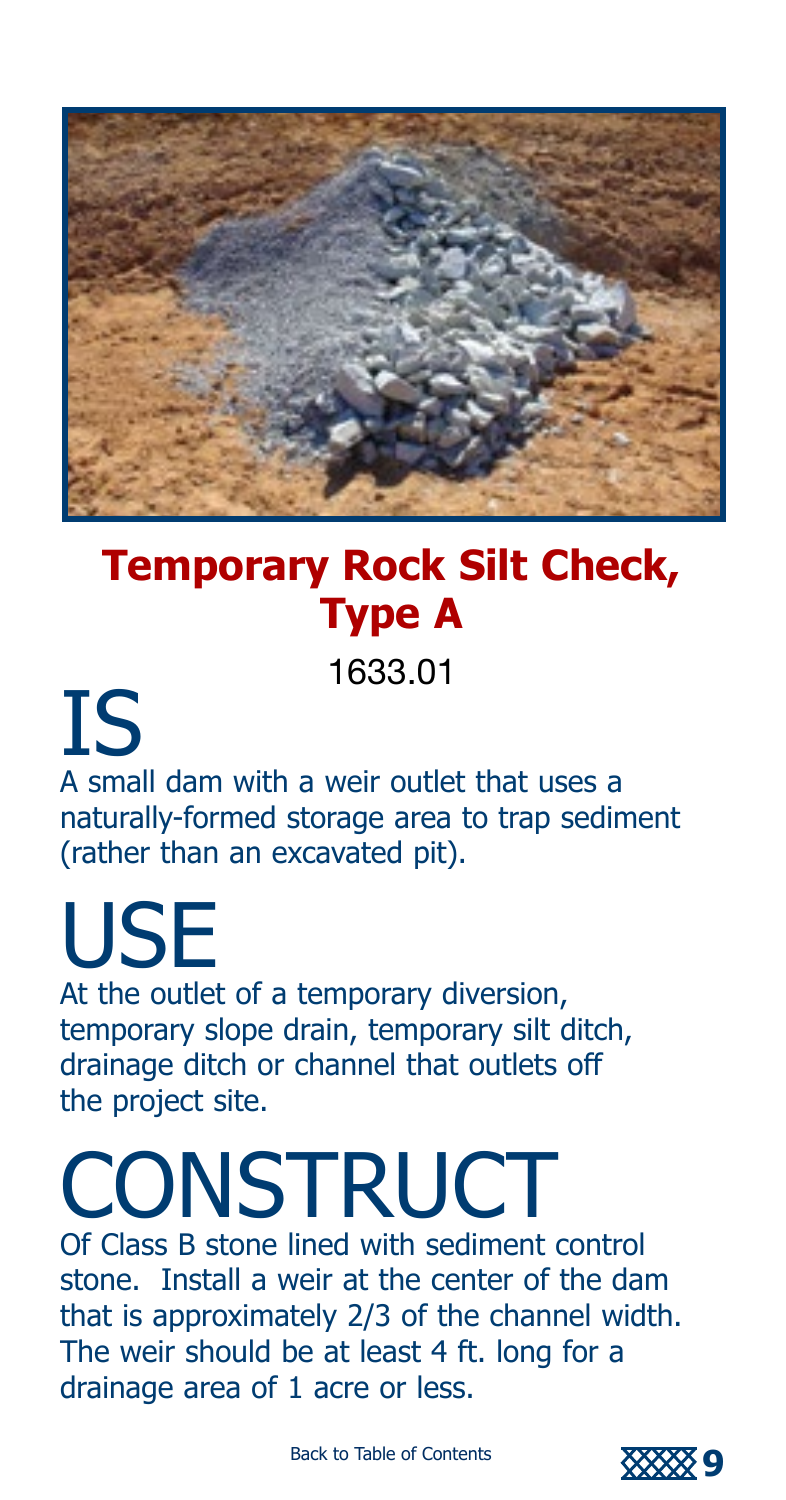

<span id="page-11-0"></span>

### **Temporary Rock Silt Check, Type B**

1633.02

IS A small dam with a centered weir that limits erosion in a drainage ditch and helps to reduce the water velocity.

## USE

During construction in a channel, roadside ditch outlet, temporary silt ditch or temporary diversion ditch where grade meets and/or exceeds 2.5%.

### **CONSTRUCT**

Of Class B stone, with a preferred spacing so that the elevation at the top of the lower dam is the same as the toe elevation of the upper dam.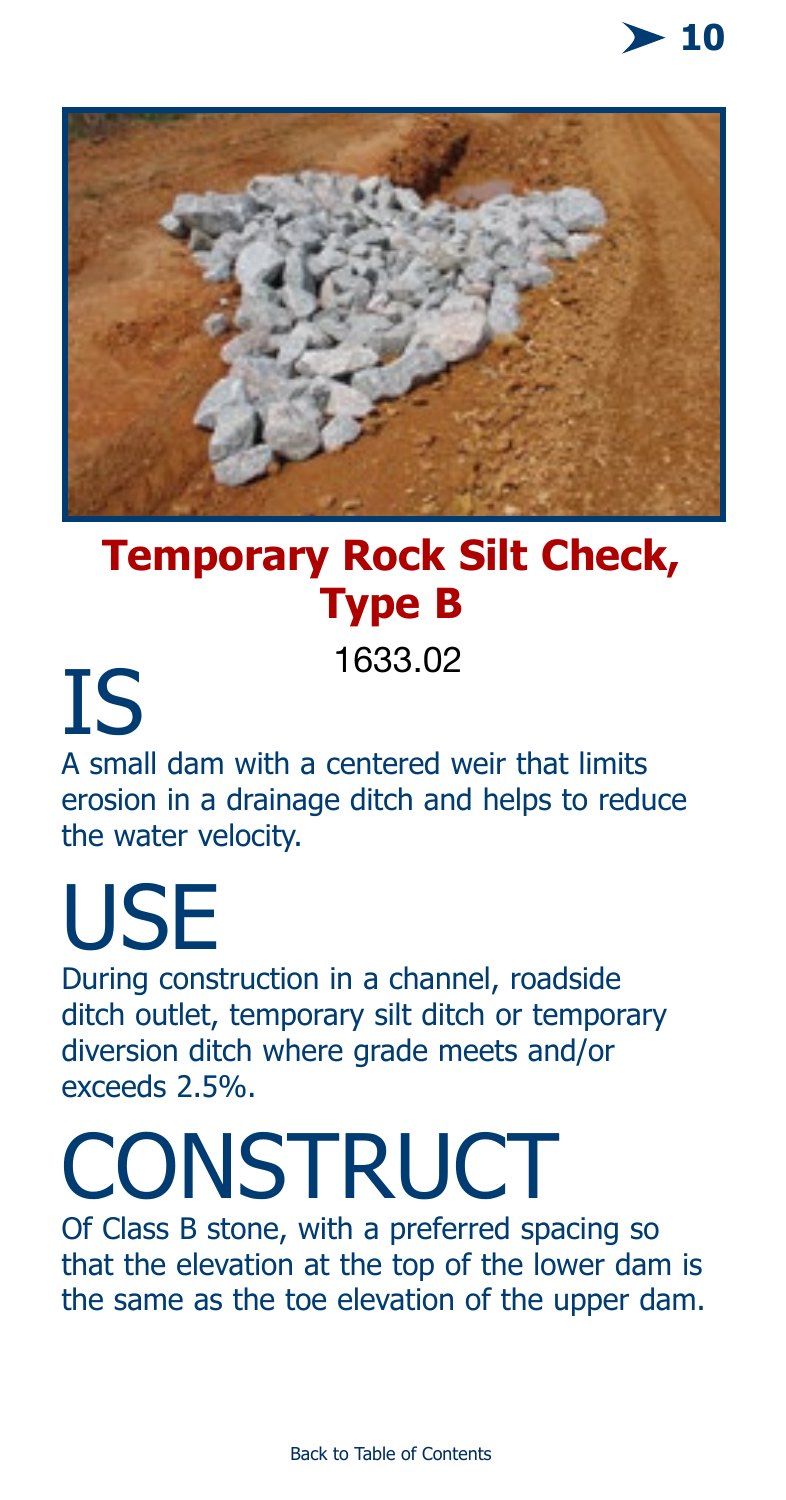<span id="page-12-0"></span>

### **Temporary Rock Sediment Dam, Type A**

1634.01

#### IS A large dam structure with a weir outlet that traps sediment at drainage turnouts just prior to the point where runoff leaves the project site.

## USE

Along the perimeter of a construction site, at drainage turnouts serving large areas or at natural drainage turnouts forming small valleys.

## **CONSTRUCT**

With Class I riprap lined with sediment control stone on the upstream side (minimum 2:1 side slope upstream, 3:1 min. downstream). The dam must not be higher than 8 ft. with the weir 1 ft. below top of dam. Apron length (below weir) should be approximately equal to the height of the dam.

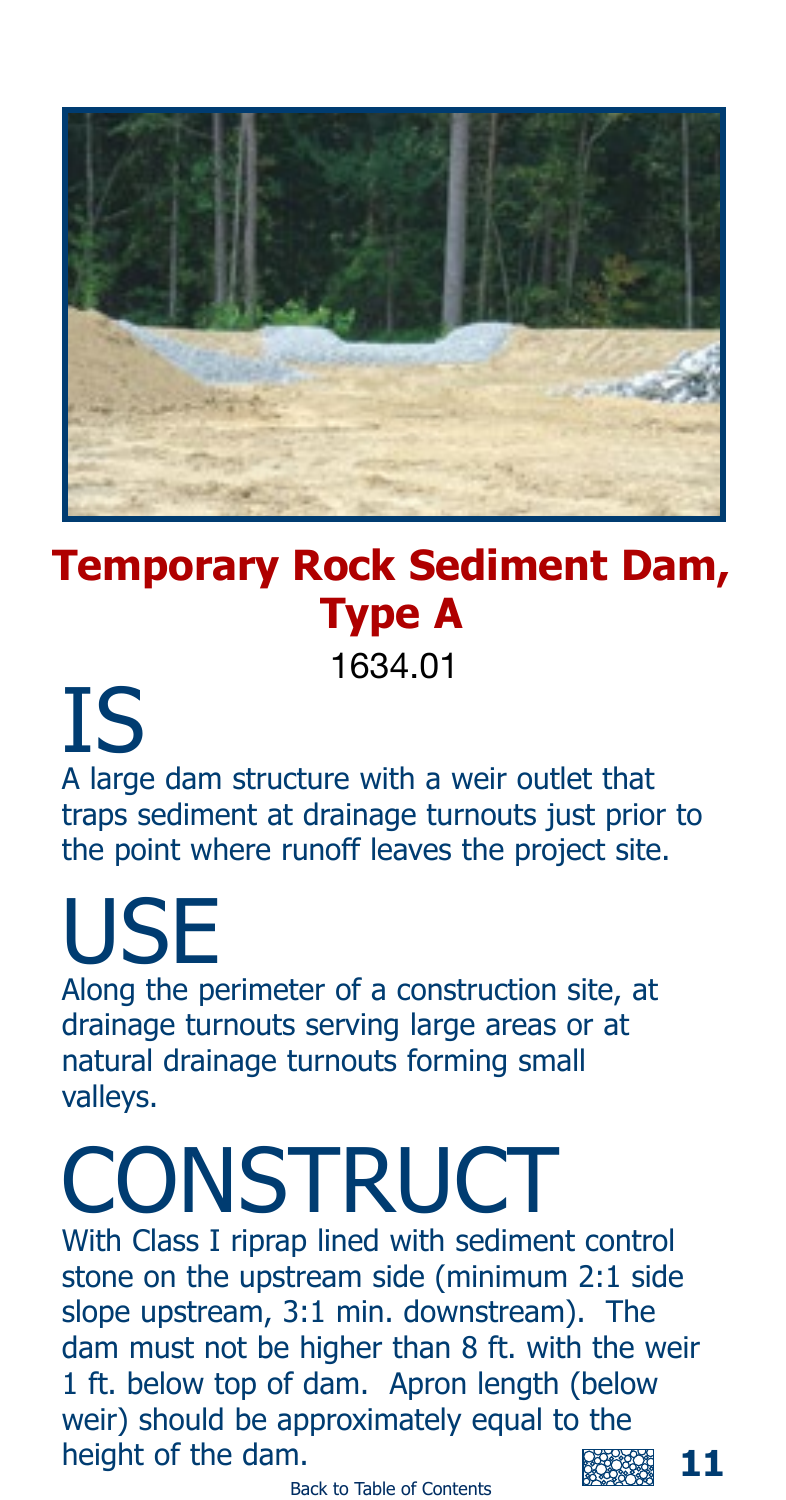

<span id="page-13-0"></span>

#### **Temporary Rock Sediment Dam, Type B** 1634.02

IS A small dam with a weir outlet and built-in sediment basin.

## USE

At the outlet of a temporary diversion, temporary slope drain, temporary silt ditch, drainage ditch or channel to trap sediment before runoff leaves the project site. Do not use in a live stream.

### CONSTRUCT

Of Class B stone lined with sediment control stone. Basin should be 3600 cubic ft. per disturbed acre, and dam weir length variable to the drainage area (minimum 4 ft. for 1 acre or less). Apron length should be approximately equal to the height of the dam, with minimum 2:1 side slope.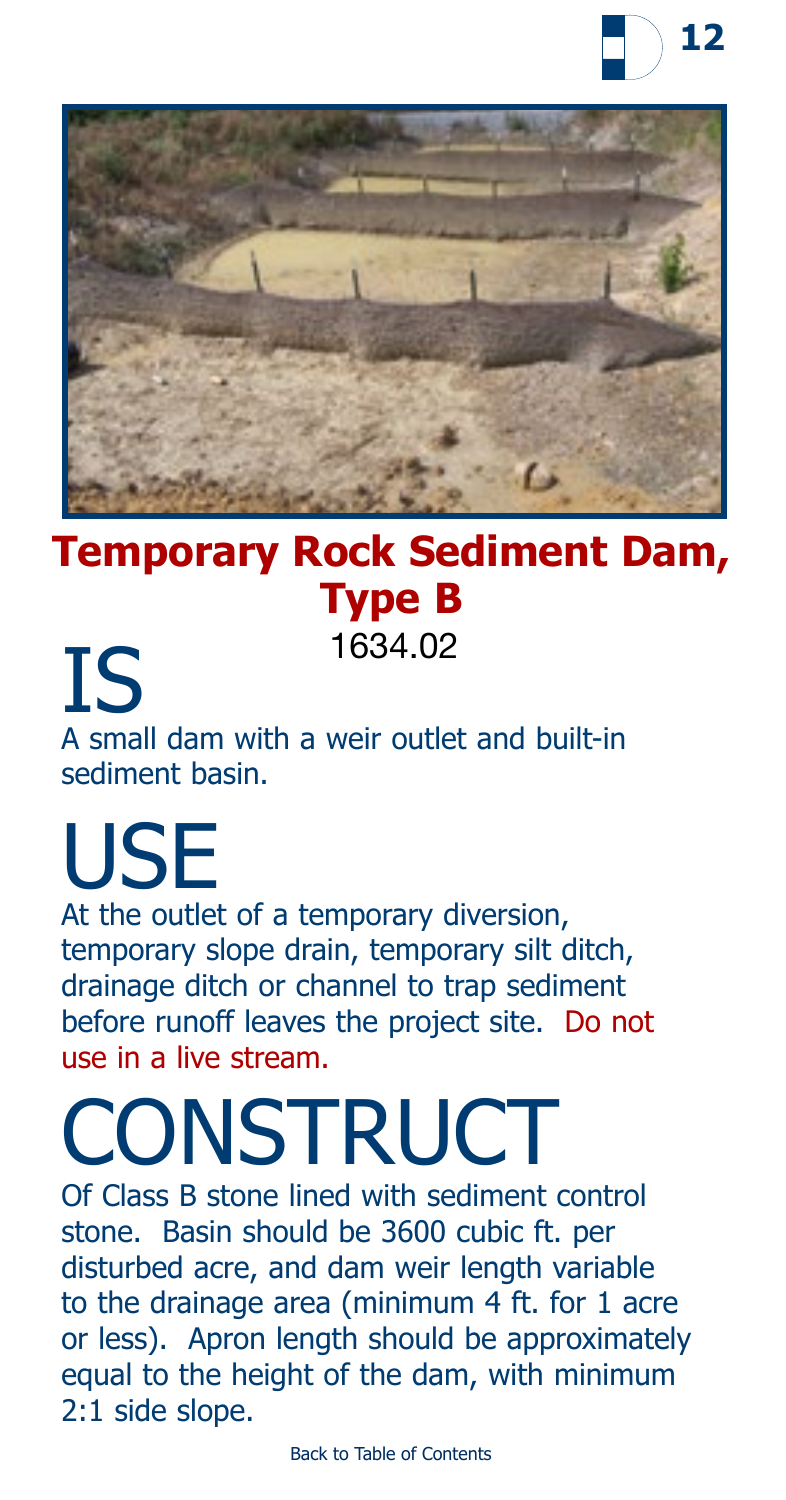<span id="page-14-0"></span>

### **Rock Pipe Inlet Sediment Trap, Type A**

IS A horseshoe-shaped device which prevents sediment from entering a pipe structure. 1635.01

#### USE At a pipe inlet that receives flow from one or more directions and is at least 30 ft. from a vehicular travel lane.

**CONSTRUCT** Of Class B stone lined with sediment control

stone. Surround the structure with a sediment storage area built to 3600 cubic ft. per disturbed acre. The dam must be a minimum 18 in. high.

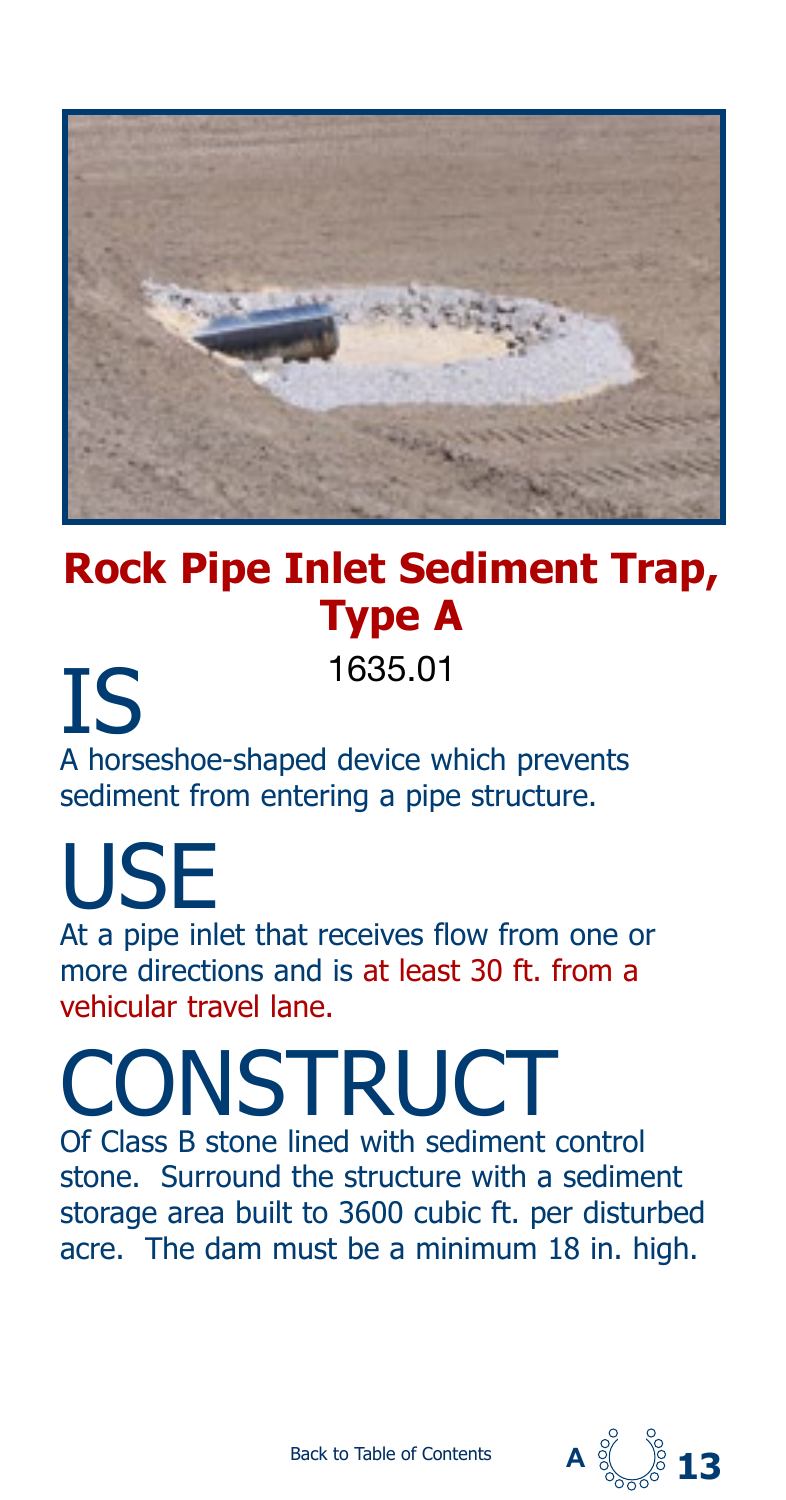<span id="page-15-0"></span>

### **Rock Pipe Inlet Sediment Trap, Type B**

IS A horseshoe-shaped device that prevents sediment from entering a pipe structure. 1635.02

## USE

At a pipe inlet no greater than 24 inches in diameter that receives flow from one or more directions, and in areas where a Rock Pipe Inlet Sediment Trap, Type A would be unsafe due to adjacent traffic.

### **CONSTRUCT**

Of Class A stone lined with sediment control stone. Surround the structure with a sediment storage area built to 3600 cubic ft. per disturbed acre. The dam must be a minimum 18 in. high.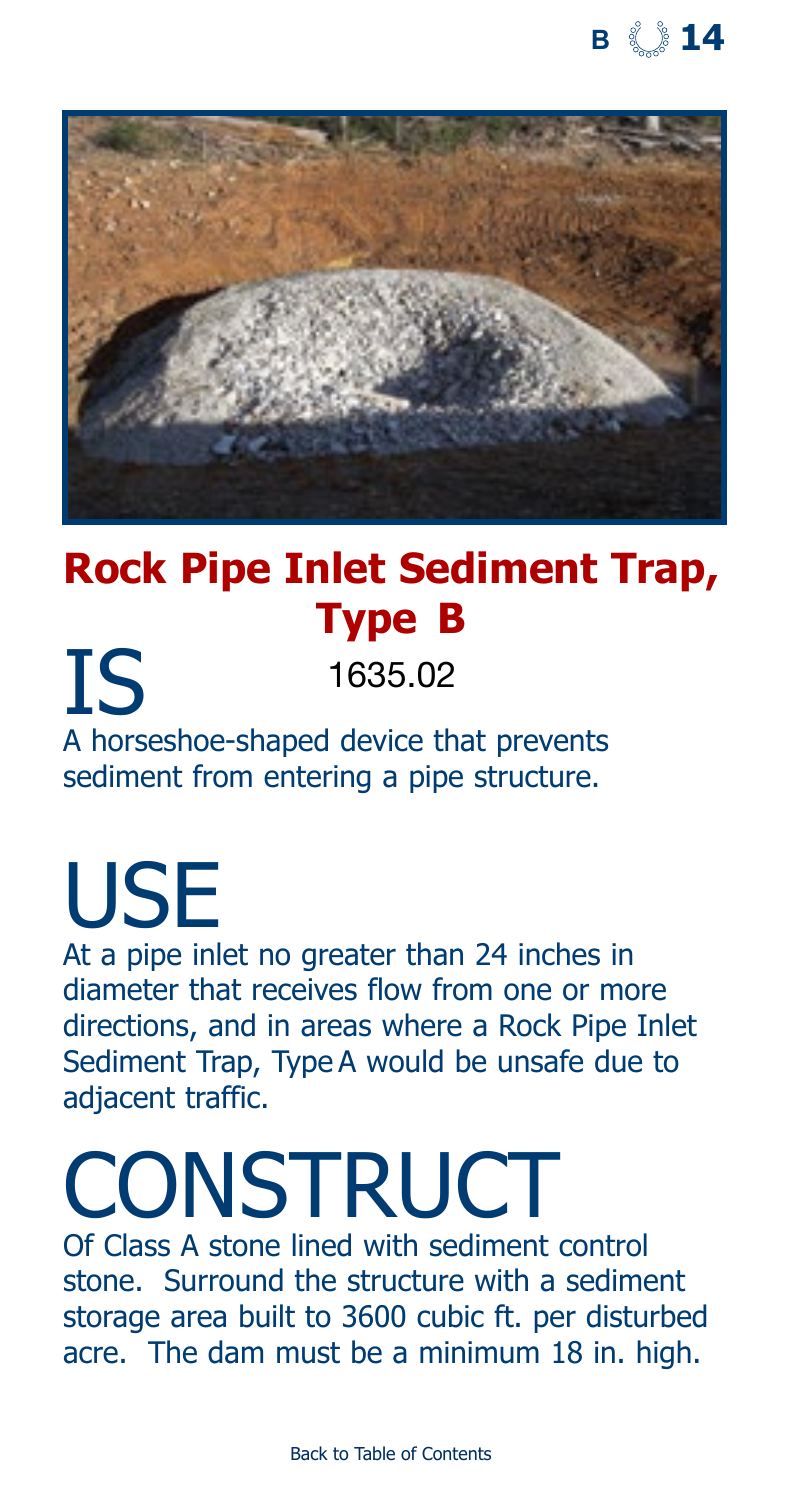<span id="page-16-0"></span>

### **Skimmer Basin**

IS A temporary basin with a trapezoidal spillway lined with filter fabric and equipped with a floating skimmer.

## USE

In sensitive watershed areas and in locations where the drainage area is too large for standard rock weir outlet.

## **CONSTRUCT**

Basin with a Faircloth Skimmer at the outlet, a trapezoidal emergency spillway lined with filter fabric, and 3 coir fiber baffles. Storage capacity is 1800 cubic ft. per disturbed acre and surface area must accommodate the 10-year storm runoff. Limit the dam height to 5 ft.

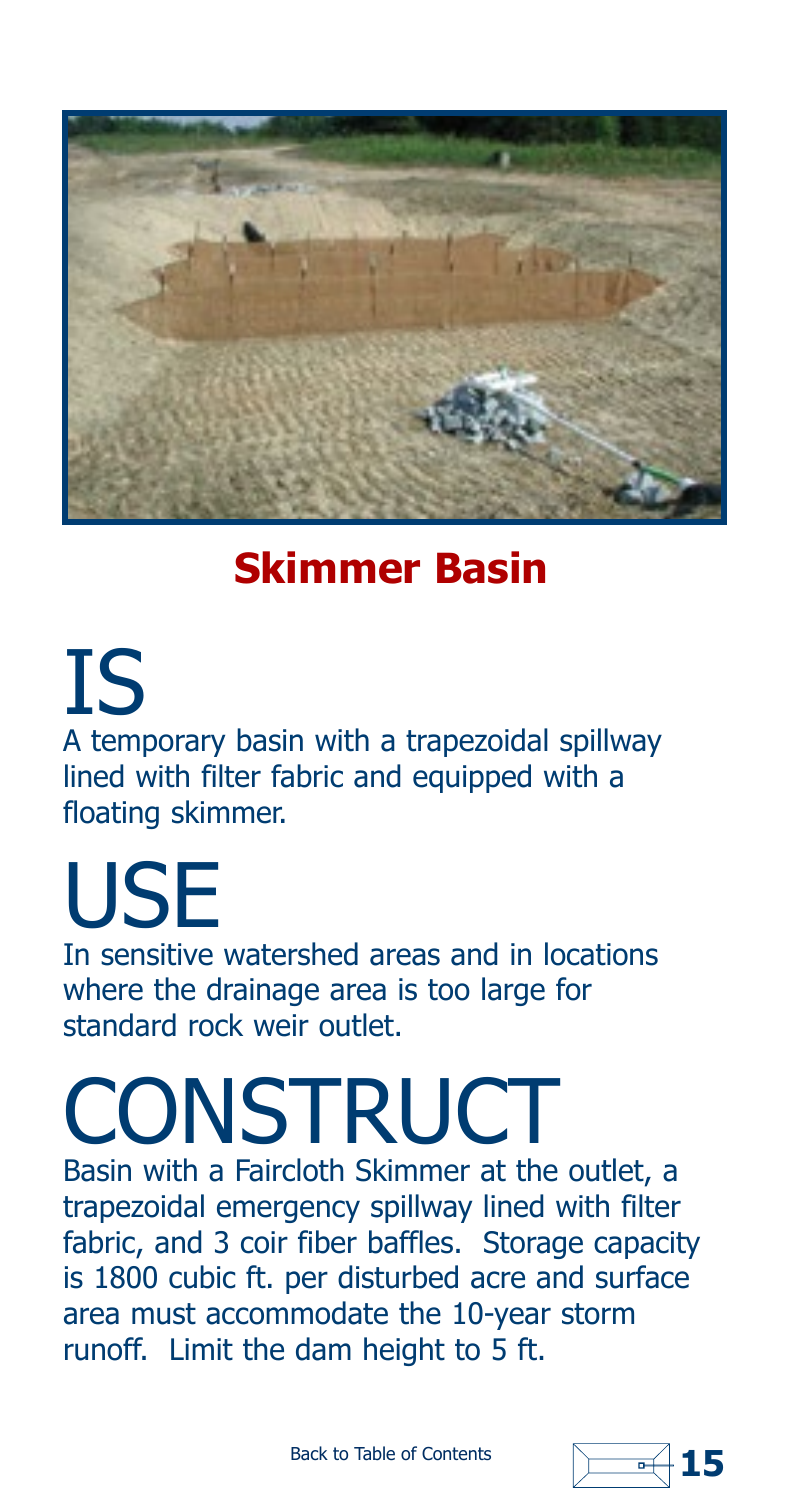

<span id="page-17-0"></span>

#### **Stilling Basin**

#### 1630.04

IS An earthen basin that settles sediment in water being pumped.

## USE

At a construction site where there is a diverted stream or whenever sediment-laden water must be settled before being returned to a natural stream. Never pump sediment-laden water directly into a stream.

## **CONSTRUCT**

Basin to ½ the volume of the site to be pumped. The basin length (min.) should be 2 times the width with 3 coir fiber baffles dividing the basin length into quarters.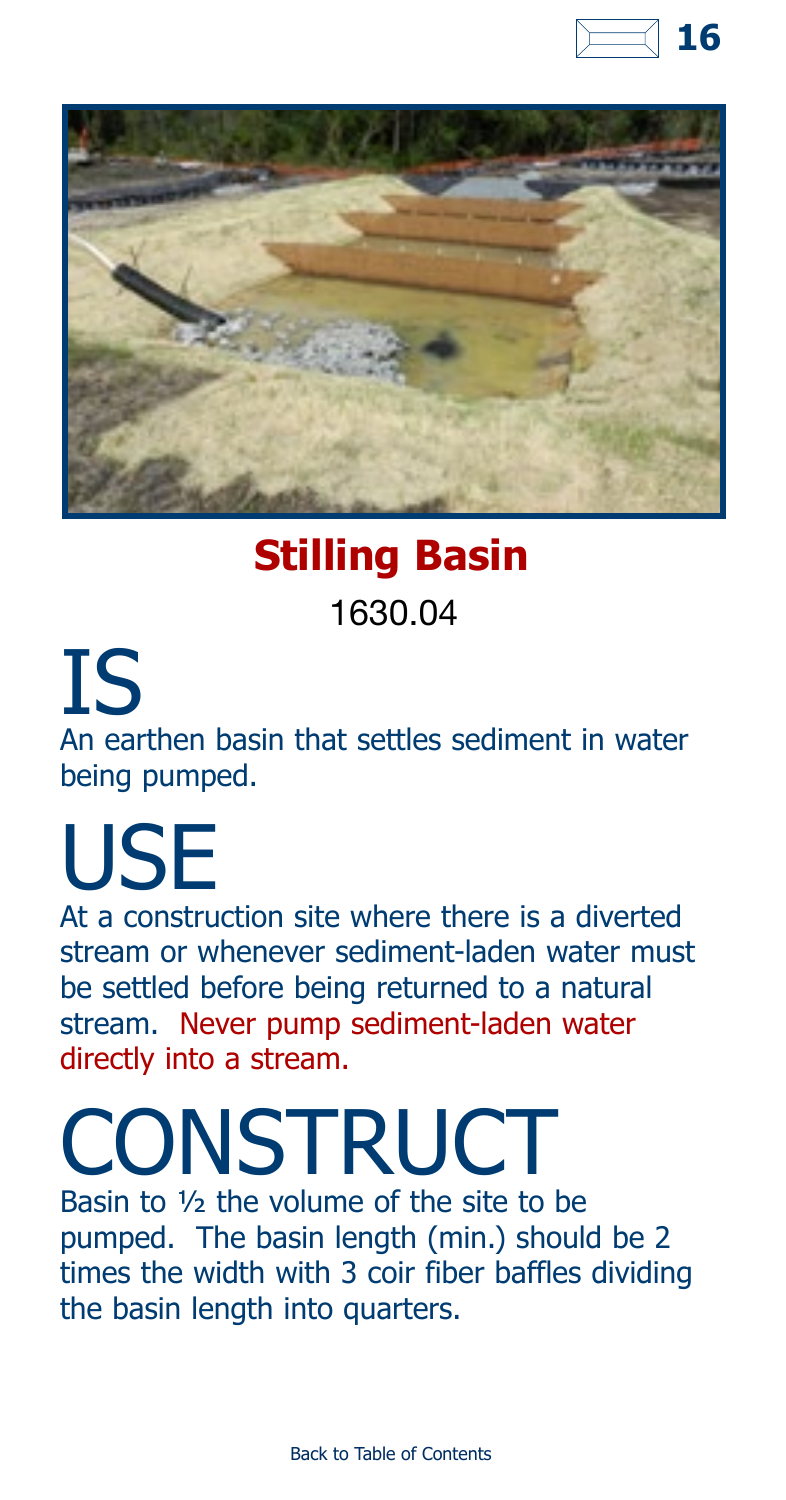<span id="page-18-0"></span>

### **Rock Inlet Sediment Trap, Type A**

1632.01

IS A doughnut-shaped dam at a drop inlet which serves a large drainage area.

## **USE**

At a drop inlet that receives heavy water flow and is at least 30 ft. from a vehicular travel lane. The structure can be modified to accommodate a drop inlet receiving water from only one direction.

### **CONSTRUCT**

Of Class B stone lined with sediment control stone offset from the box 1 ft.-6 in. The dam must be a minimum 2 ft. high. Install a sediment storage area around the structure's perimeter built to 3600 cubic ft. per disturbed acre.

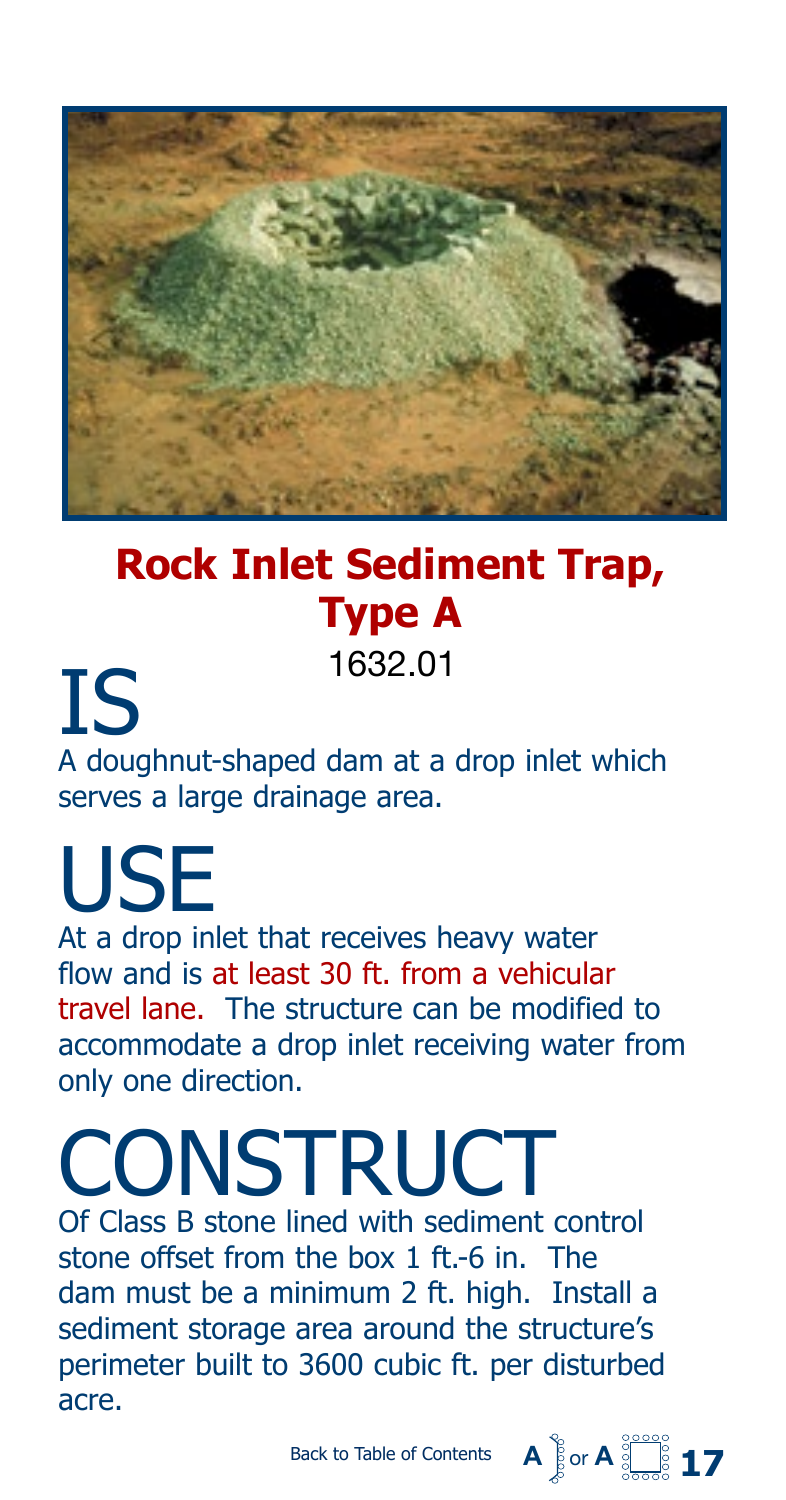

<span id="page-19-0"></span>

### **Rock Inlet Sediment Trap, Type B**

1632.02

IS A doughnut-shaped stone dam at a drop inlet that serves a small drainage area.

**USE** At a drop inlet that receives moderate to heavy flow, and in areas where a Rock Inlet Sediment Trap, Type A would be unsafe due to adjacent traffic.

### **CONSTRUCT**

Of Class A stone lined with sediment control stone offset from the inlet box 1 ft. 6 in. Surround the structure with a sediment storage area built to 3600 cubic ft. per disturbed acre. The dam must be a minimum 18 in. high.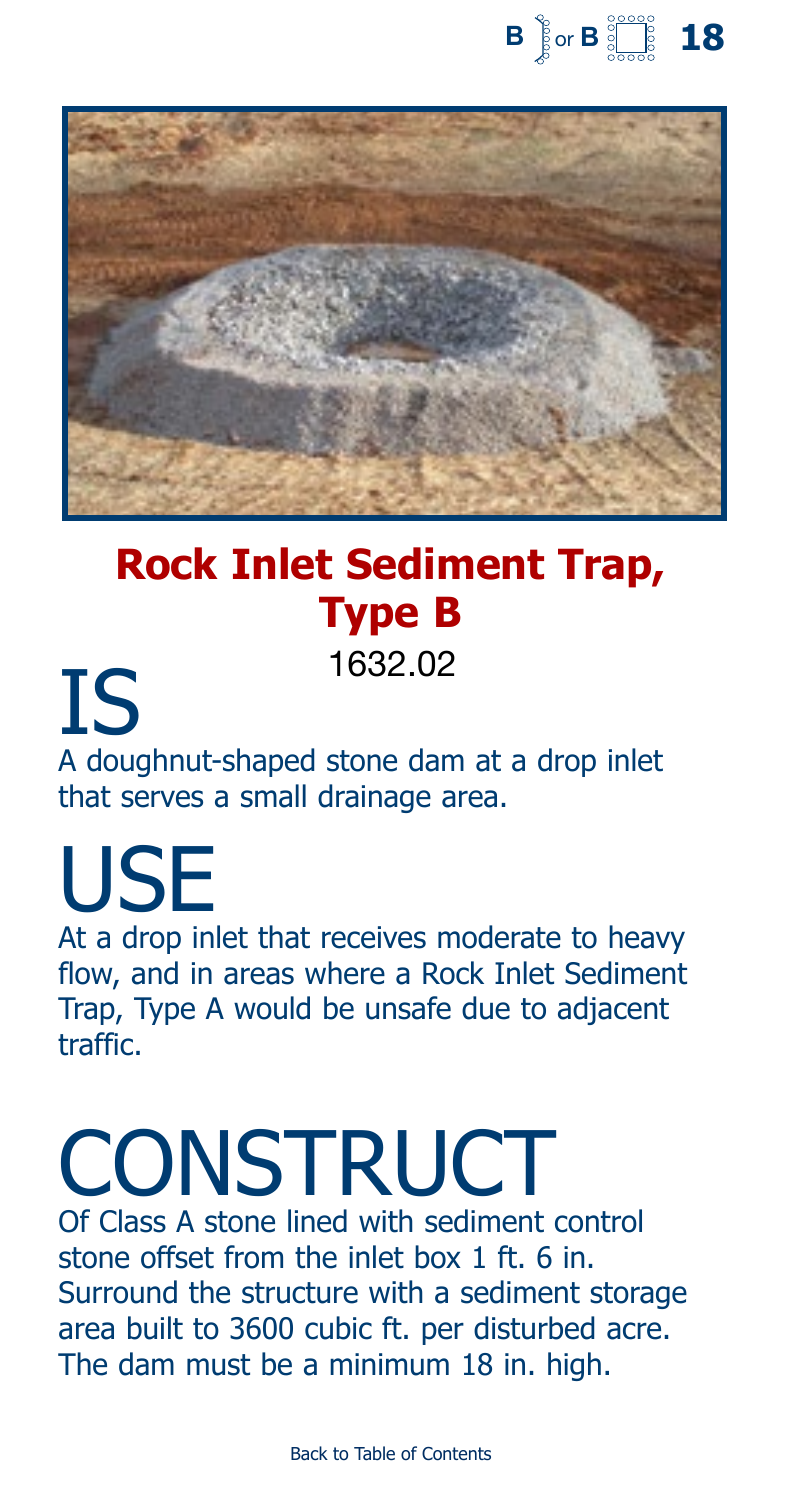<span id="page-20-0"></span>

### **Rock Inlet Sediment Trap, Type C**

1632.03

IS A wire-mesh hardware cloth, drop inlet protective structure with a small doughnutshaped stone installation at the base of the wire.

## USE

To surround a catch basin in a curb and gutter section or a drop inlet receiving light to moderate flow.

### **CONSTRUCT**

Using a 4 ft. wire mesh (24 ga., ¼ in.) folded 2 ft. vertical and 2 ft. along the ground surface with sediment control stone on top to a minimum depth of 1 ft. Posts to be 5 ft. in height, (3 ft. above ground) spaced 4 ft. max. apart, offset 1 ft. - 6 in. from box.

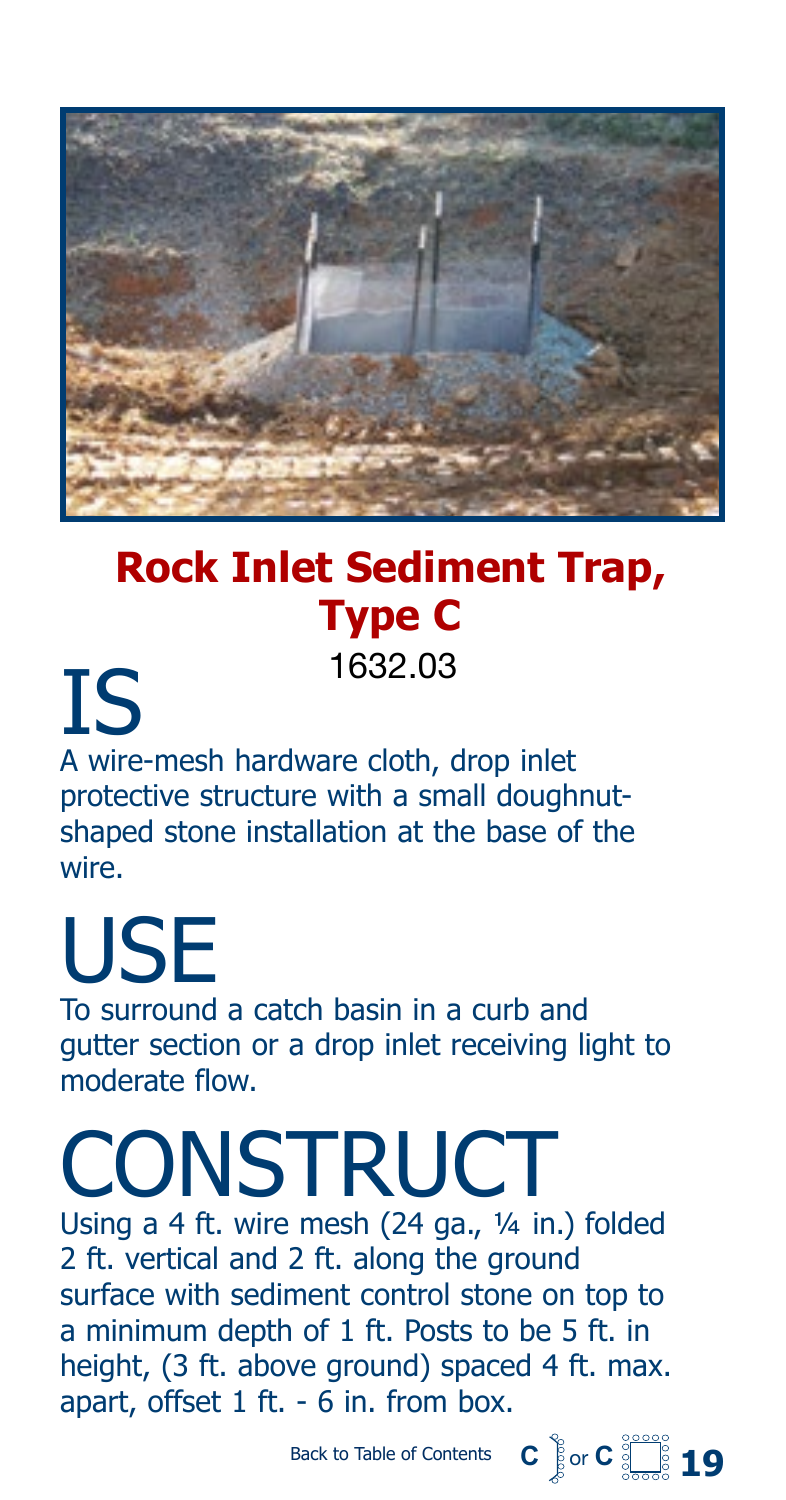<span id="page-21-0"></span>

### **Coir Fiber Baffle**

IS A porous barrier used to reduce the velocity of runoff, within a basin or sediment trap, which allows the settling of sediment before being discharged off site.

**USE** In all sediment dams, silt basins, and skimmer basins at drainage outlets.

### **CONSTRUCT**

Of coir fiber mat attached to steel T-posts to be 5 ft. in height (3 ft. above ground) in the basin or storage area. Install 3 baffles in the erosion control device at a spacing of ¼ the basin length, but if basin length is less than 20 ft., only 2 baffles need to be installed at a spacing of 1/3 the basin length.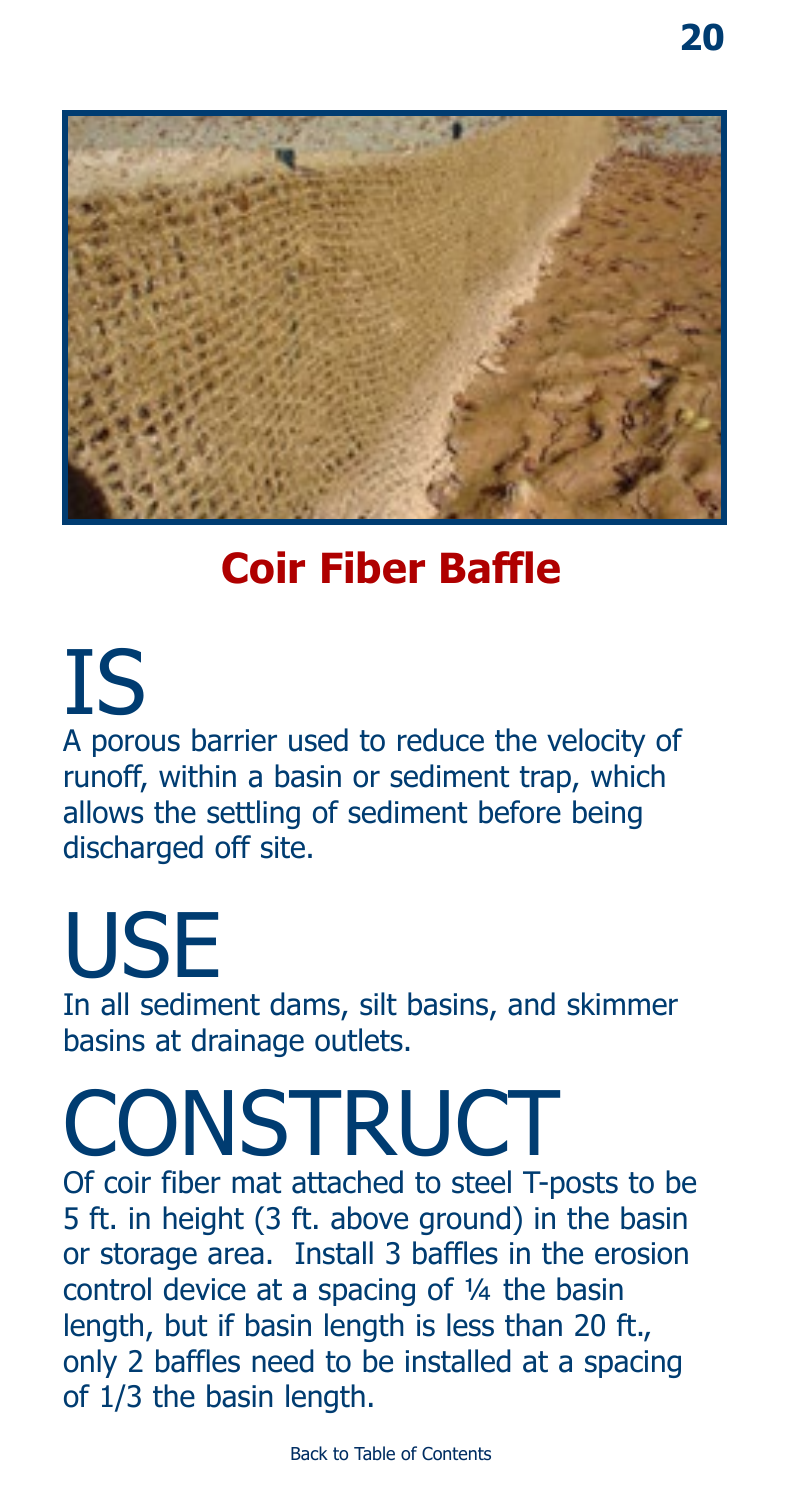<span id="page-22-0"></span>

### **Gravel Construction Entrance** 1607.01

IS A stone pad where vehicles enter and leave a construction site.

### USE At all points of ingress and egress from the work area to clean vehicle tires.

## **CONSTRUCT**

Using Class A stone, or other coarse aggregate approved by the Engineer to a depth of 8 in. Minimum dimensions are 50 ft. long by 12 ft. wide with a sufficient radius to accommodate large trucks. For safety, pad may be moved back 20 ft. with ABC stone placed adjacent to public road with Engineer's approval.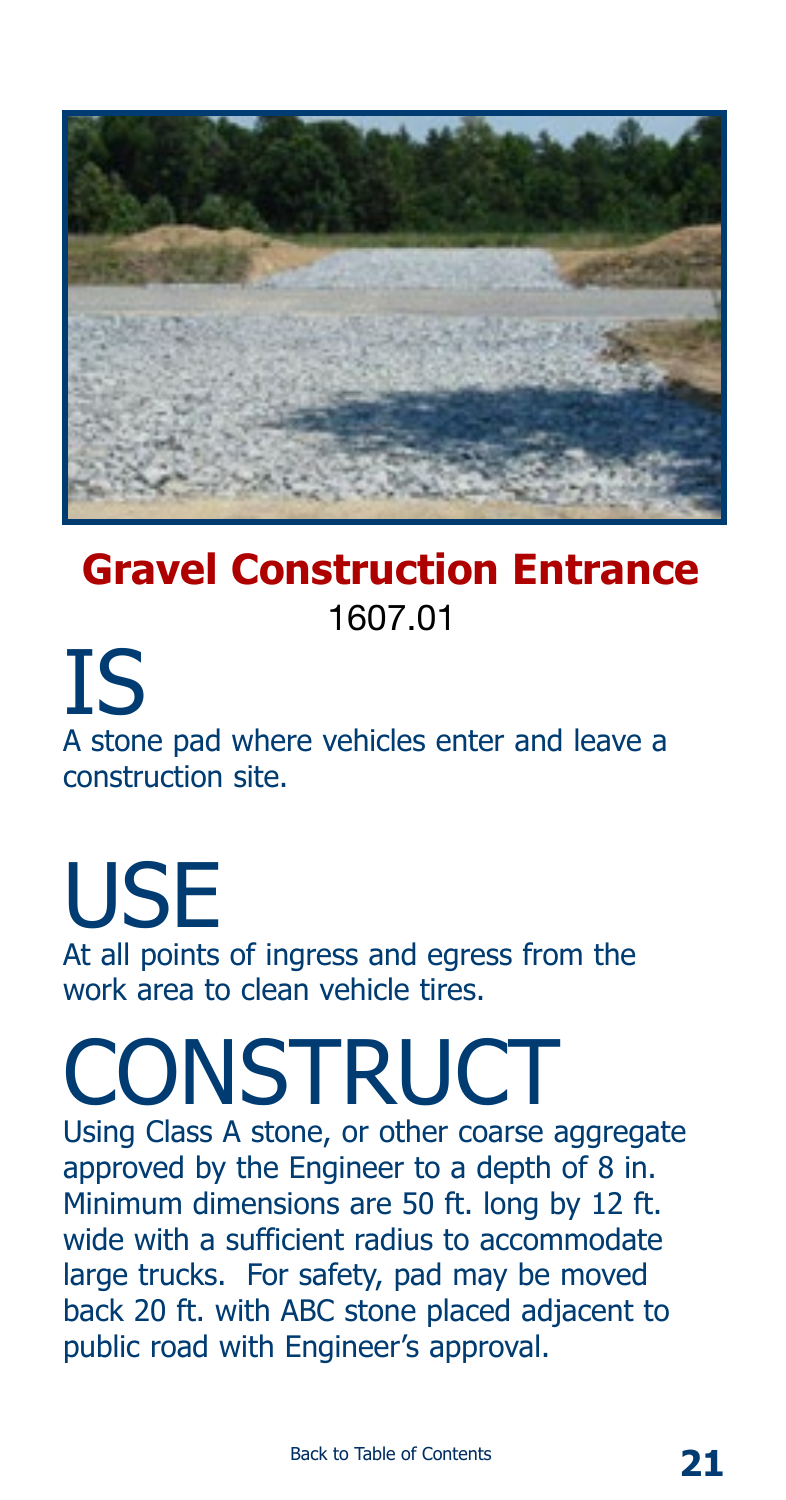

<span id="page-23-0"></span>

#### **Special Stilling Basin** 1630.06

IS A water permeable fabric bag that traps sand, silt, and fines as sediment laden water is pumped from a construction site.

### USE As a portable stilling basin at sites with limited

right-of-way or where topography restricts the installation of a conventional stilling basin.

## **CONSTRUCT**

Using a minimum size of 10 ft. x 15 ft. bag with a maximum 8 in. spout for receiving pump discharge. Place on a rock pad lined with filter fabric and 8 in. of sediment control stone.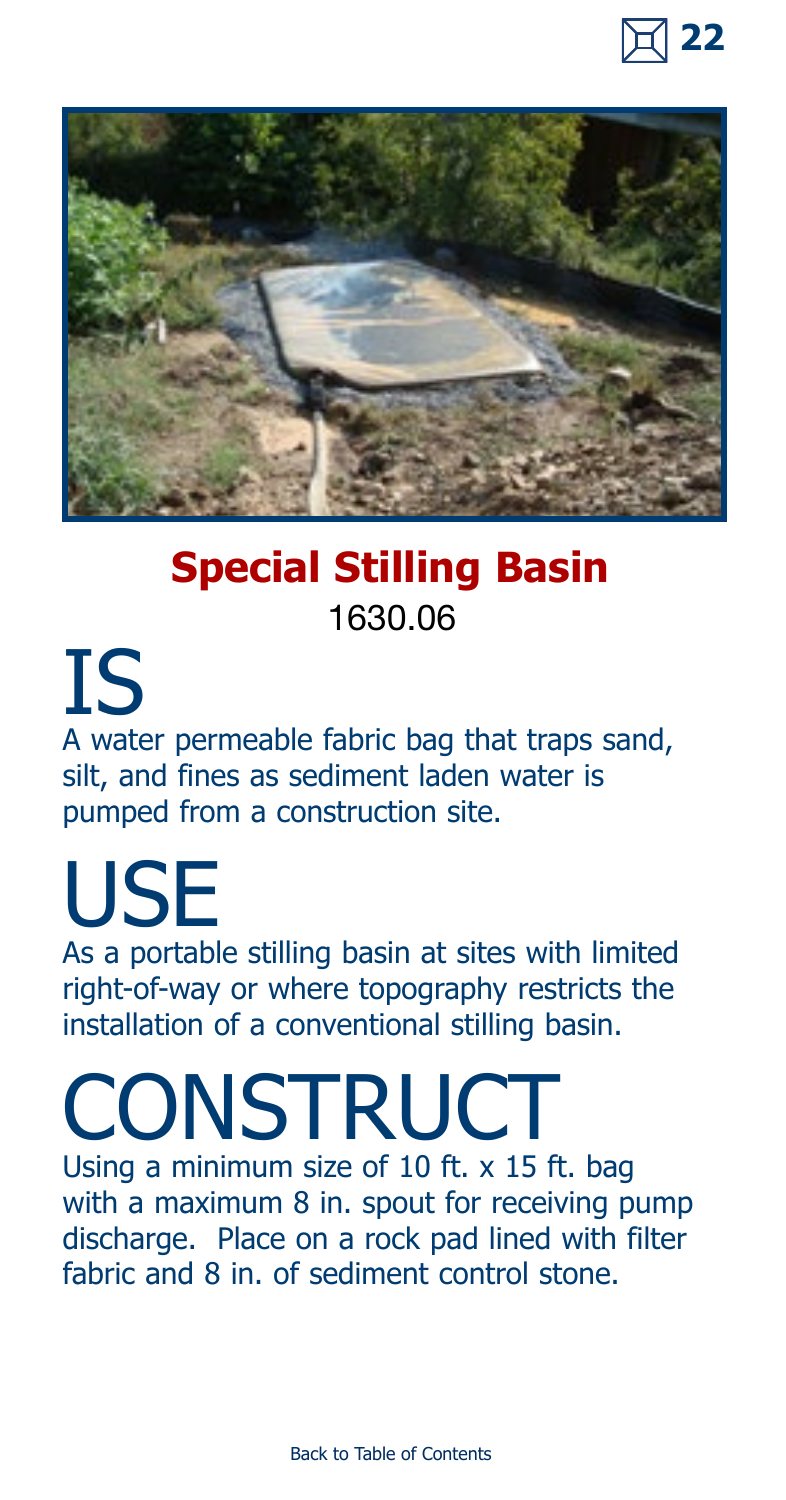<span id="page-24-0"></span>

### **Temporary Stream Crossing**

IS A temporary structure that allows construction equipment to cross a stream without harming or eroding the banks.

USE At a stream where the construction equipment must cross.

## **CONSTRUCT**

By laying a temporary pipe in the stream in which the pipe size is determined in the field. Backfill with Class B rip rap to a minimum height of 12 in. above top of pipe. Underlay temporary pipe and rip rap with Type II filter fabric. Place #57 stone to a minimum depth of 6 in. on top of Class B rip rap. Construct the approaches to the stream crossing at a 10:1 grade.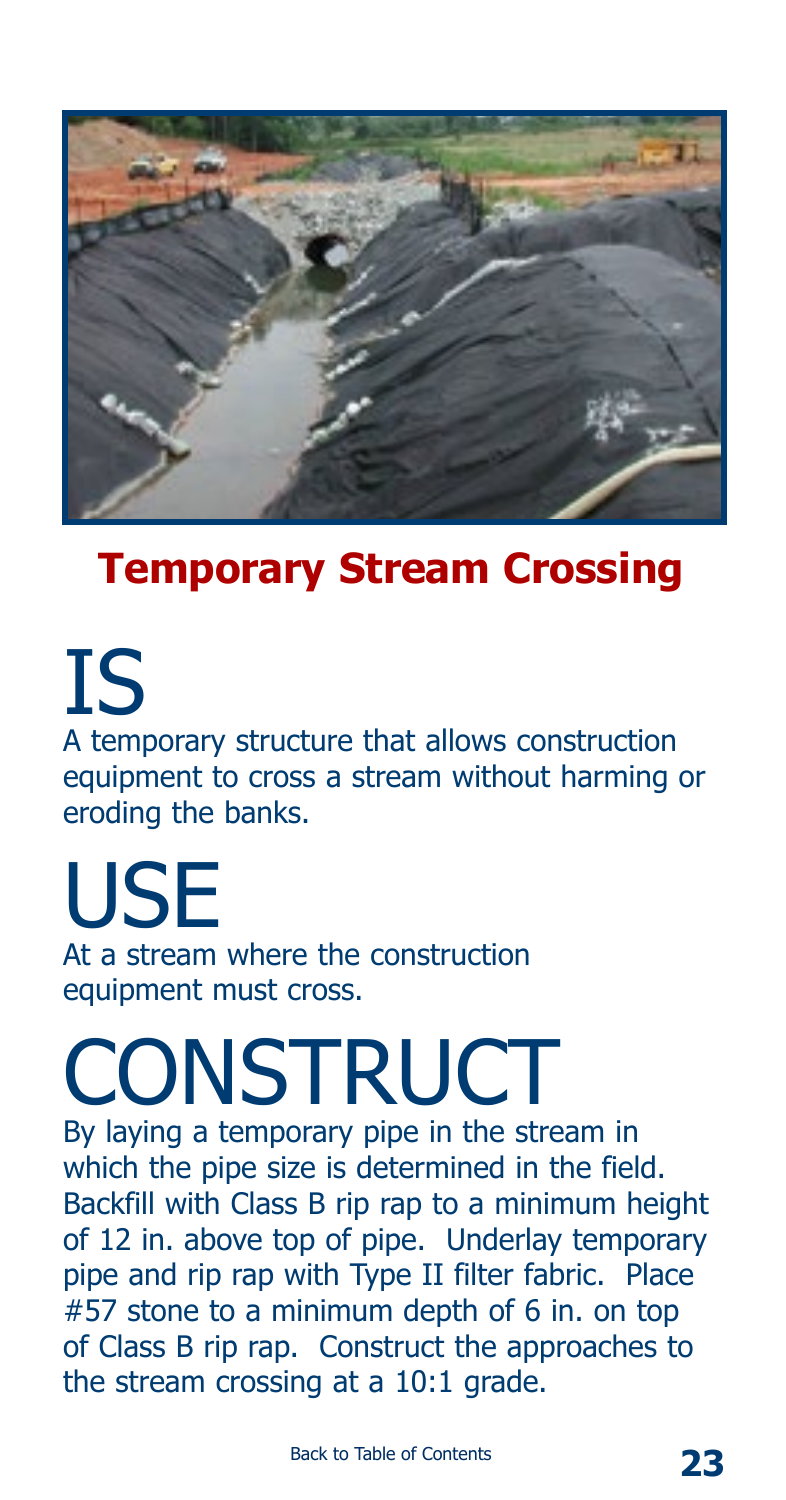<span id="page-25-0"></span>

### **Wattle with Polyacrylamide (PAM)**

IS A tubular device that consists of excelsior or coir (coconut) fibers encased in all natural or synthetic netting.

## USE

In temporary and permanent ditches to reduce runoff velocity and incorporate PAM in the form of powder into the runoff.

### **CONSTRUCT**

Using a minimum size diameter wattle of 12 in. Install wattles using 2 ft. stakes and 12 in. staples on top of a 9 ft. section of erosion control matting. Wattles can be used with or without PAM.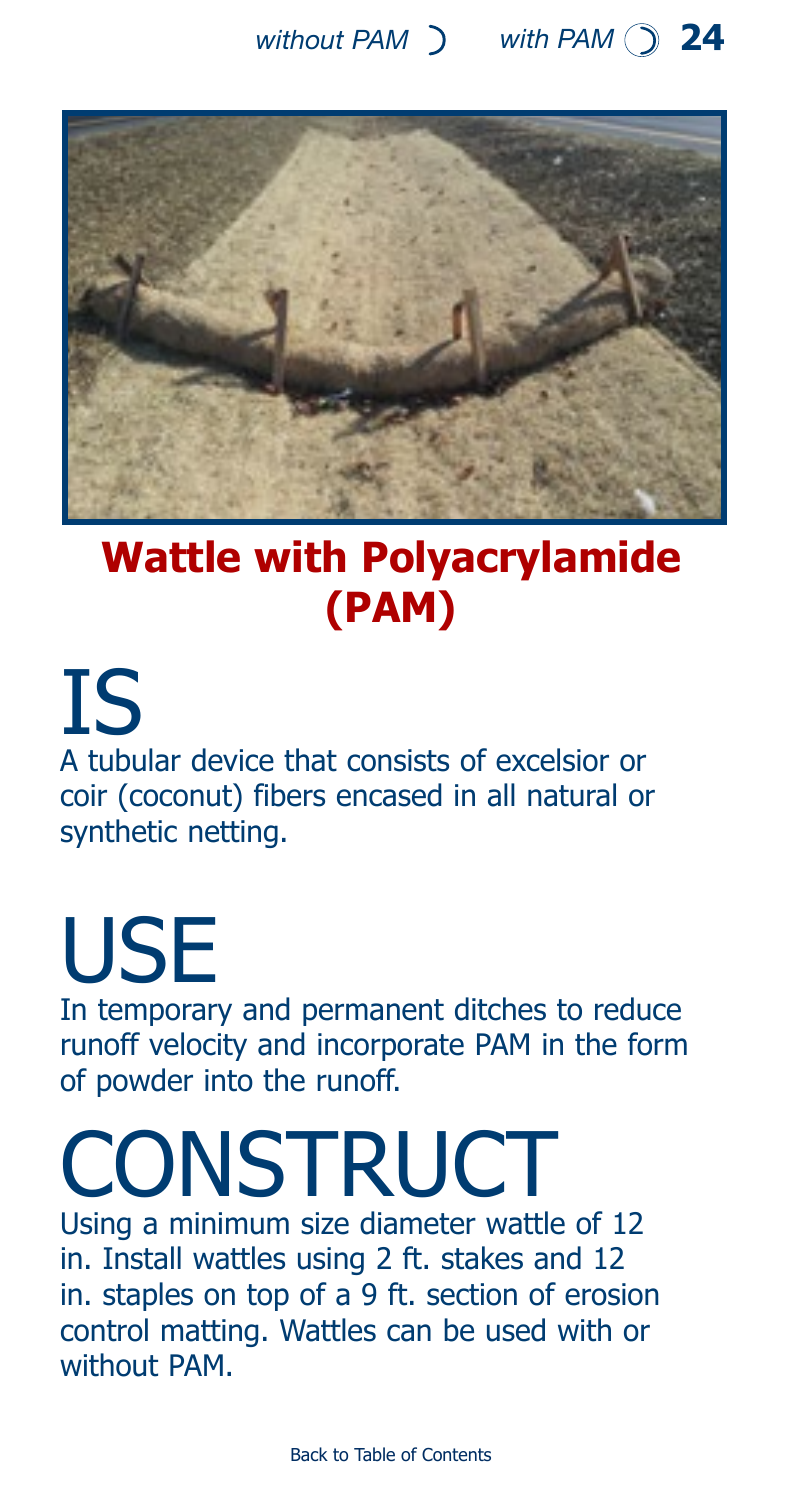<span id="page-26-0"></span>

### **Silt Check Type A with Excelsior Matting and Polyacrylamide (PAM)**

IS A small stone dam with a centered weir and Excelsior Matting and PAM.

USE In temporary and permanent ditches to reduce runoff velocity and incorporate PAM in the form of powder into the runoff.

## **CONSTRUCT**

Of Class B stone lined with sediment control stone. Construct a weir at the center of the dam that is approximately 2/3 of the channel width. Install Excelsior Matting over sediment control stone and anchor the corners with Class B stone. Place PAM over top of matting at the weir section.